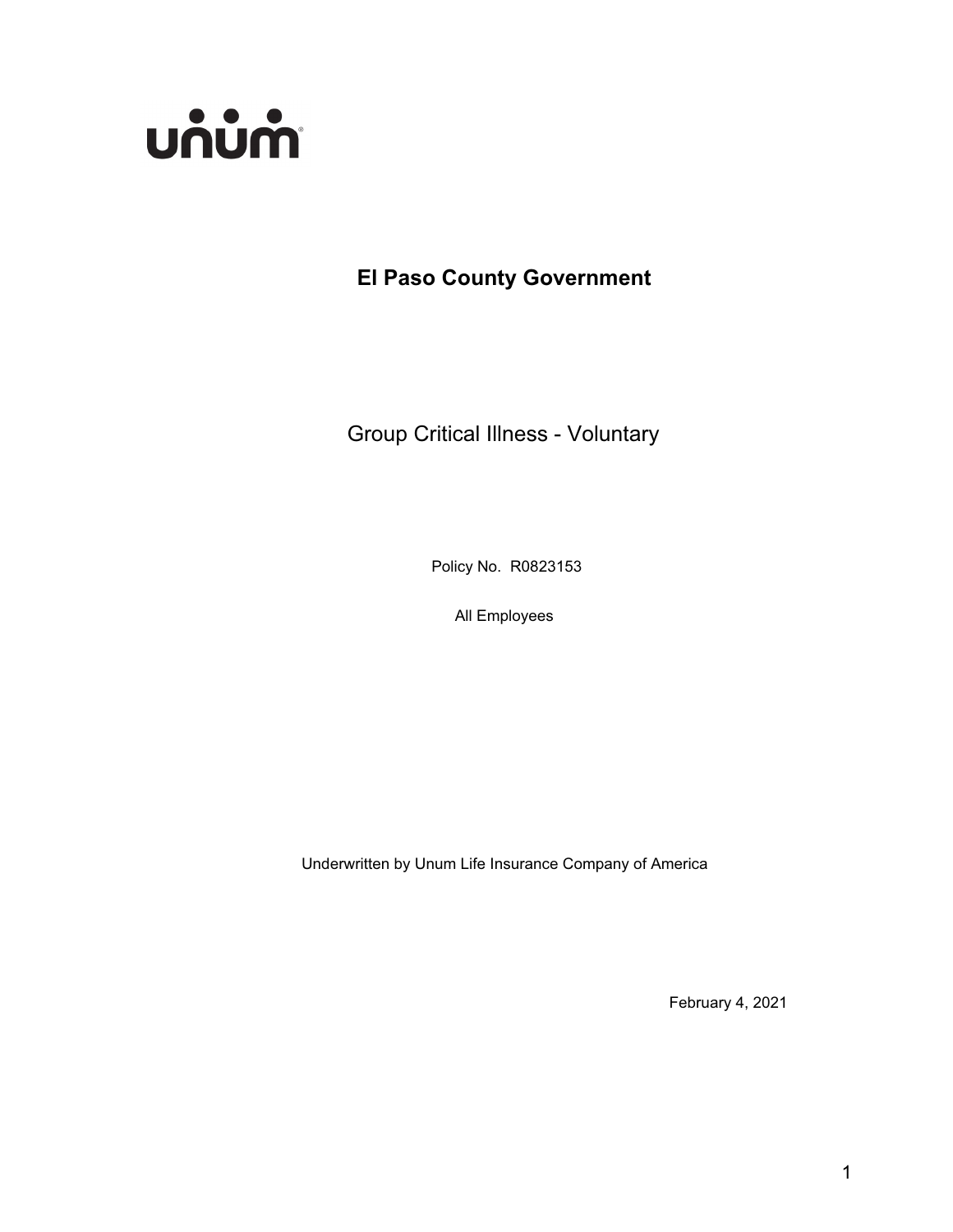# **CERTIFICATE OF COVERAGE**

## **THIS IS A LIMITED BENEFIT CERTIFICATE OF COVERAGE. PLEASE READ IT CAREFULLY.**

Unum Life Insurance Company of America (referred to as Unum) welcomes You as a client.

This is Your Certificate of Coverage as long as You are eligible for coverage and You become insured. You will want to read it carefully and keep it in a safe place.

Unum has written Your Certificate of Coverage in plain English. However, a few terms and provisions are written as required by insurance law. If You have any questions about any of the terms and provisions, please consult Unum. Unum will assist You in any way to help You understand Your benefits.

If the terms and provisions of this Certificate of Coverage (issued to You) are different from the policy (issued to the Policyholder), the policy will govern. The policy may be changed in whole or in part. Only an officer of Unum can approve a change. The approval must be in writing and endorsed on or attached to the policy. Any other person, including a broker, may not change the policy or waive any part of it.

The policy is delivered in and is governed by the laws of the governing jurisdiction and to the extent applicable by the Employee Retirement Income Security Act of 1974 (ERISA) and any amendments.

For purposes of effective dates and ending dates under the group policy, all days begin at 12:01 a.m. and end at 12:00 midnight at the Policyholder's address.

> Unum Life Insurance Company of America 2211 Congress Street Portland, ME 04122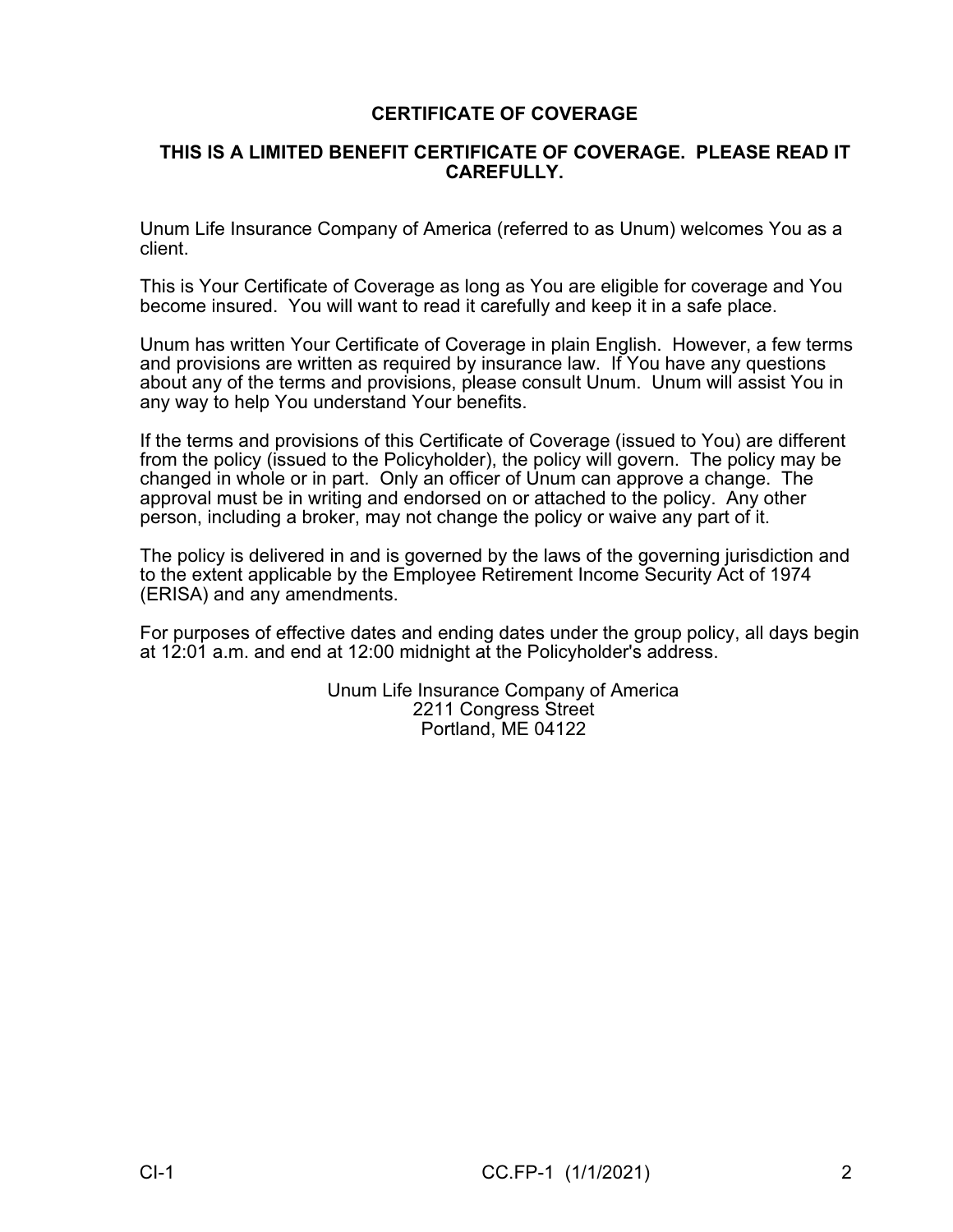**If you are a resident of New Mexico, your coverage will be administered in accordance with the minimum applicable standards of New Mexico law. If you have concerns regarding a claim, premium, or other matters relating to this coverage, you may file a complaint with the New Mexico Office of Superintendent of Insurance (OSI) using the complaint form available on the OSI website and found at: <https://www.osi.state.nm.us/ConsumerAssistance/index.aspx>.**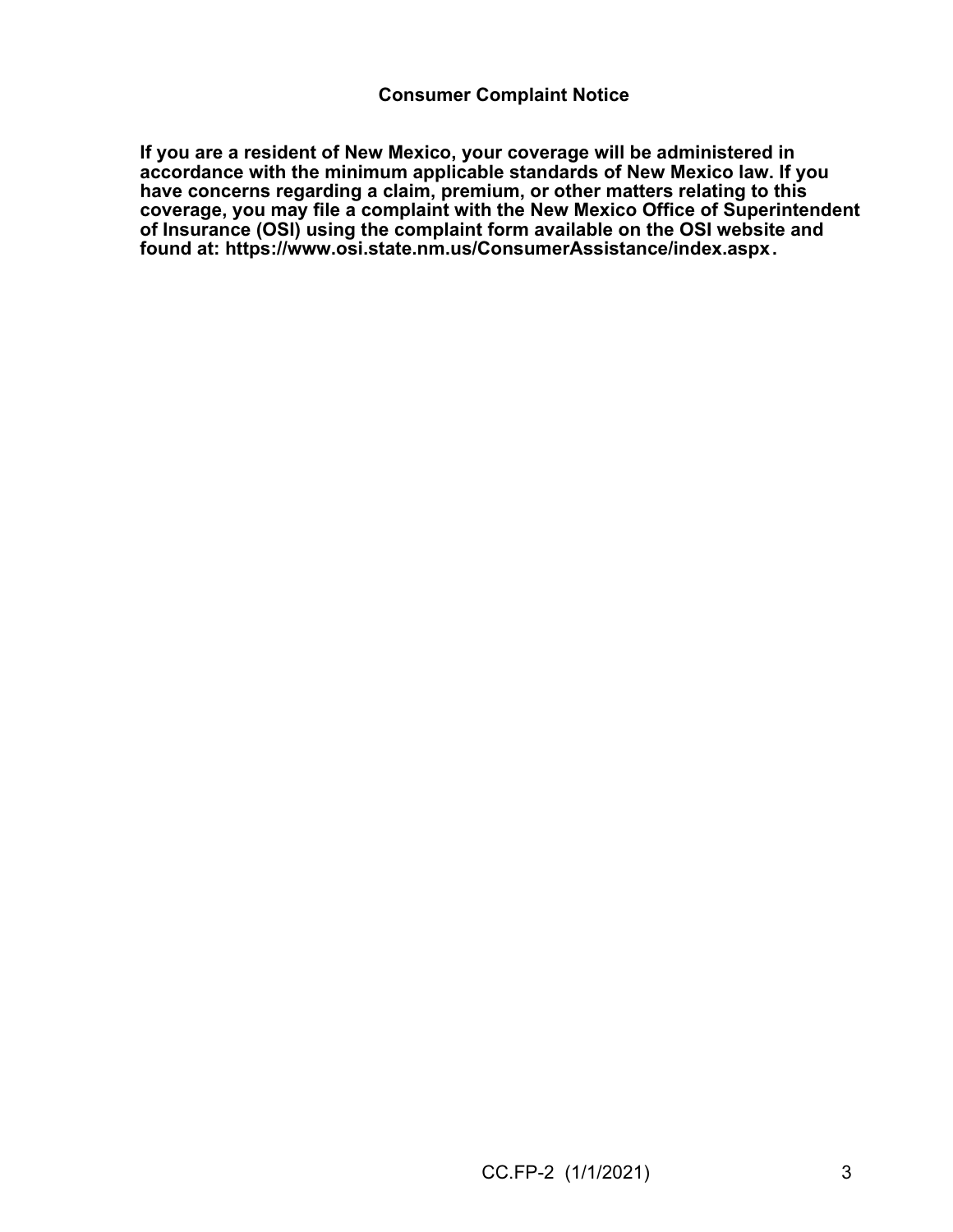# **TABLE OF CONTENTS**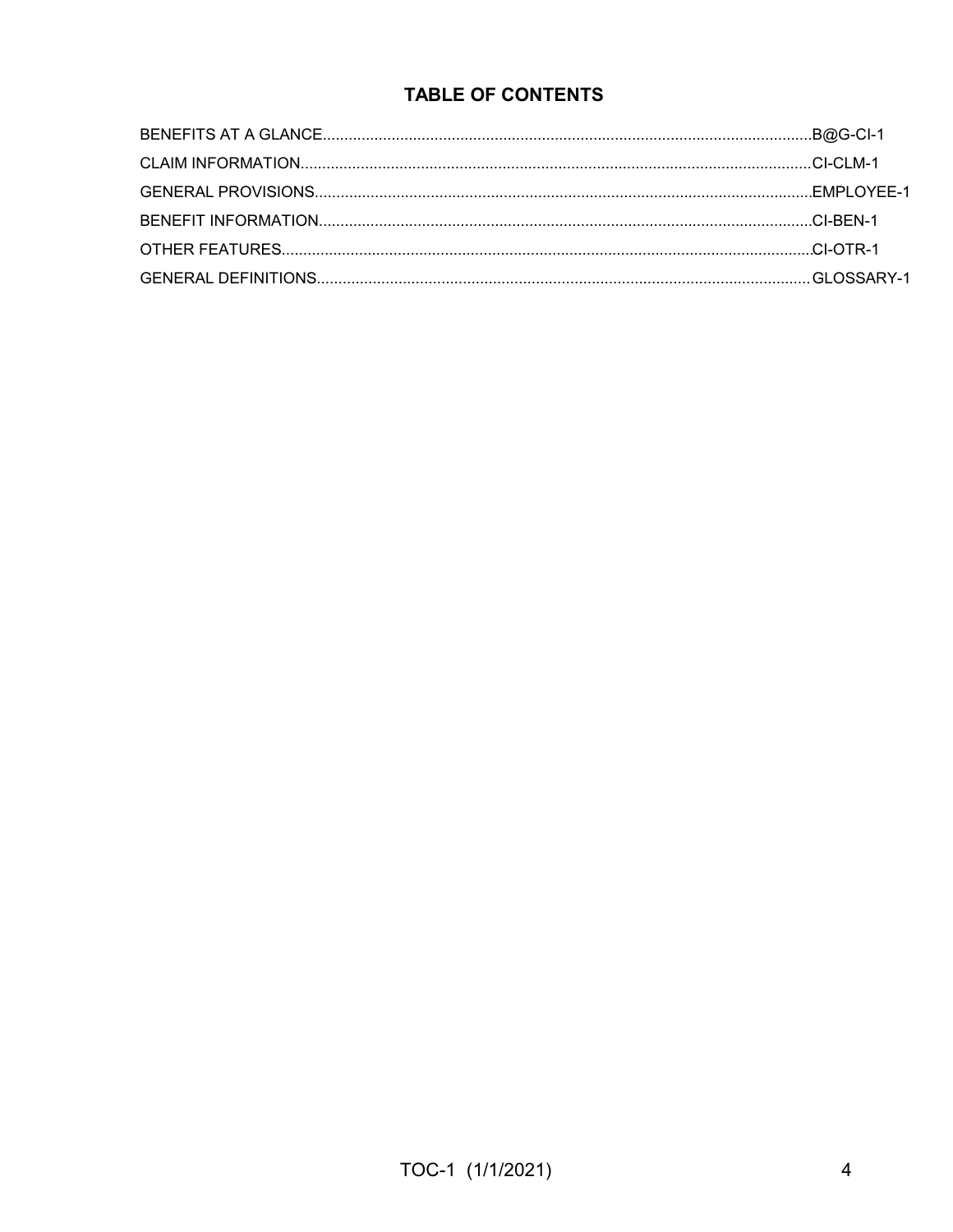#### **BENEFITS AT A GLANCE CRITICAL ILLNESS**

**This Critical Illness Policy provides financial protection for You by paying a benefit if You are diagnosed with a critical illness. The amount You receive is based on the amount of coverage in effect on the date of diagnosis of a critical illness or the date treatment is received according to the terms and provisions of the policy. You also have the opportunity to have coverage for Your Spouse.**

**EMPLOYER'S ORIGINAL POLICY EFFECTIVE DATE:** January 1, 2021

**POLICY NUMBER:** R0823153 GCI\_EE\_PAY-01

#### **ELIGIBLE GROUP(S):**

All Employees in Active Employment in the United States with the Employer.

#### **MINIMUM HOURS REQUIREMENT:**

Employees must be in Active Employment at least 20 hours per week.

#### **PAYING FOR COVERAGE:**

**For You:**

You must make contributions for Your coverage. Coverage on Your eligible Dependent Children is automatically included with Your coverage.

#### **For Your Spouse:**

You must make contributions for coverage for Your Spouse.

#### **CRITICAL ILLNESS BENEFIT**

#### **Coverage Amount**

| Employee                                                                                               | \$10,000 or \$20,000 as applied for by<br>You and approved by Unum. |
|--------------------------------------------------------------------------------------------------------|---------------------------------------------------------------------|
| Spouse, if Covered:                                                                                    | \$5,000 or \$10,000 as applied for by<br>You and approved by Unum.  |
| Dependent Child(ren):                                                                                  | 50% of Employee Coverage Amount                                     |
| <b>Critical Illnesses</b>                                                                              | Percentage of<br><b>Coverage Amount</b>                             |
| <b>Base Covered Conditions</b>                                                                         |                                                                     |
| <b>Benign Brain Tumor</b><br>Initial Diagnosis Benefit<br>Recurrence Benefit                           | 100%<br>100%                                                        |
| <b>Blindness</b><br>Initial Diagnosis Benefit                                                          | 100%                                                                |
| Coma as the Result of Severe Traumatic Brain Injury<br>Initial Diagnosis Benefit<br>Recurrence Benefit | 100%<br>100%                                                        |
| <b>Coronary Artery Bypass Surgery</b><br>Initial Diagnosis Benefit                                     | 25%                                                                 |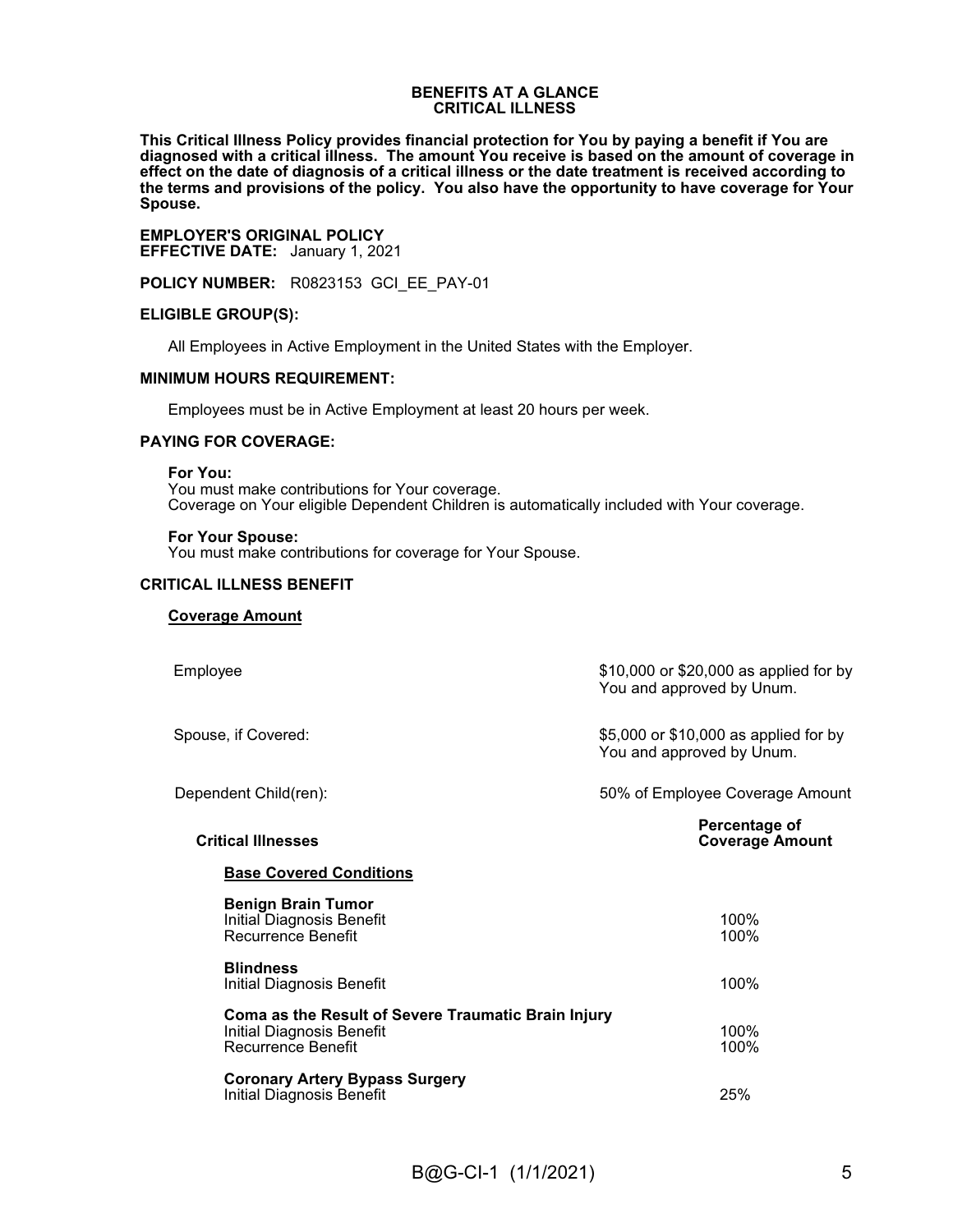| <b>End Stage Renal (Kidney) Failure</b><br><b>Initial Diagnosis Benefit</b>                           | 100%         |
|-------------------------------------------------------------------------------------------------------|--------------|
| <b>Heart Attack (Myocardial Infarction)</b><br>Initial Diagnosis Benefit<br><b>Recurrence Benefit</b> | 100%<br>100% |
| <b>Major Organ Failure</b><br>Initial Diagnosis Benefit                                               | 100%         |
| <b>Occupational HIV</b><br><b>Initial Diagnosis Benefit</b>                                           | 100%         |
| Permanent Paralysis as the result of a Covered Accident<br>Initial Diagnosis Benefit                  | 100%         |
| <b>Stroke</b><br><b>Initial Diagnosis Benefit</b><br><b>Recurrence Benefit</b>                        | 100%<br>100% |
| <b>Cancer Conditions</b>                                                                              |              |
| Cancer<br><b>Initial Diagnosis Benefit</b>                                                            | 100%         |
| <b>Carcinoma in Situ</b><br><b>Initial Diagnosis Benefit</b>                                          | 25%          |
| <b>Additional Critical Illnesses for Dependent Children</b>                                           |              |
| <b>Cerebral Palsy</b><br>Initial Diagnosis Benefit                                                    | 100%         |
| <b>Cleft Lip or Palate</b><br>Initial Diagnosis Benefit                                               | 100%         |
| <b>Cystic Fibrosis</b><br>Initial Diagnosis Benefit                                                   | 100%         |
| <b>Down Syndrome</b><br><b>Initial Diagnosis Benefit</b>                                              | 100%         |
| Spina Bifida<br><b>Initial Diagnosis Benefit</b>                                                      | 100%         |
|                                                                                                       |              |

#### **WELLNESS BENEFIT**

| <b>Wellness Benefit Amount</b> | \$50 per Calendar Year for each Insured |
|--------------------------------|-----------------------------------------|
|--------------------------------|-----------------------------------------|

#### **SOME LOSSES MAY NOT BE COVERED UNDER THIS POLICY.**

#### **OTHER FEATURES**

**Portability** 

**The above items are only highlights of this Policy. For a full description of Your coverage, continue reading Your Certificate of Coverage and if You make contributions for Your coverage, refer to Your confirmation of coverage. The plan includes enrollment, risk management and other support services related to Your Employer's benefit program.**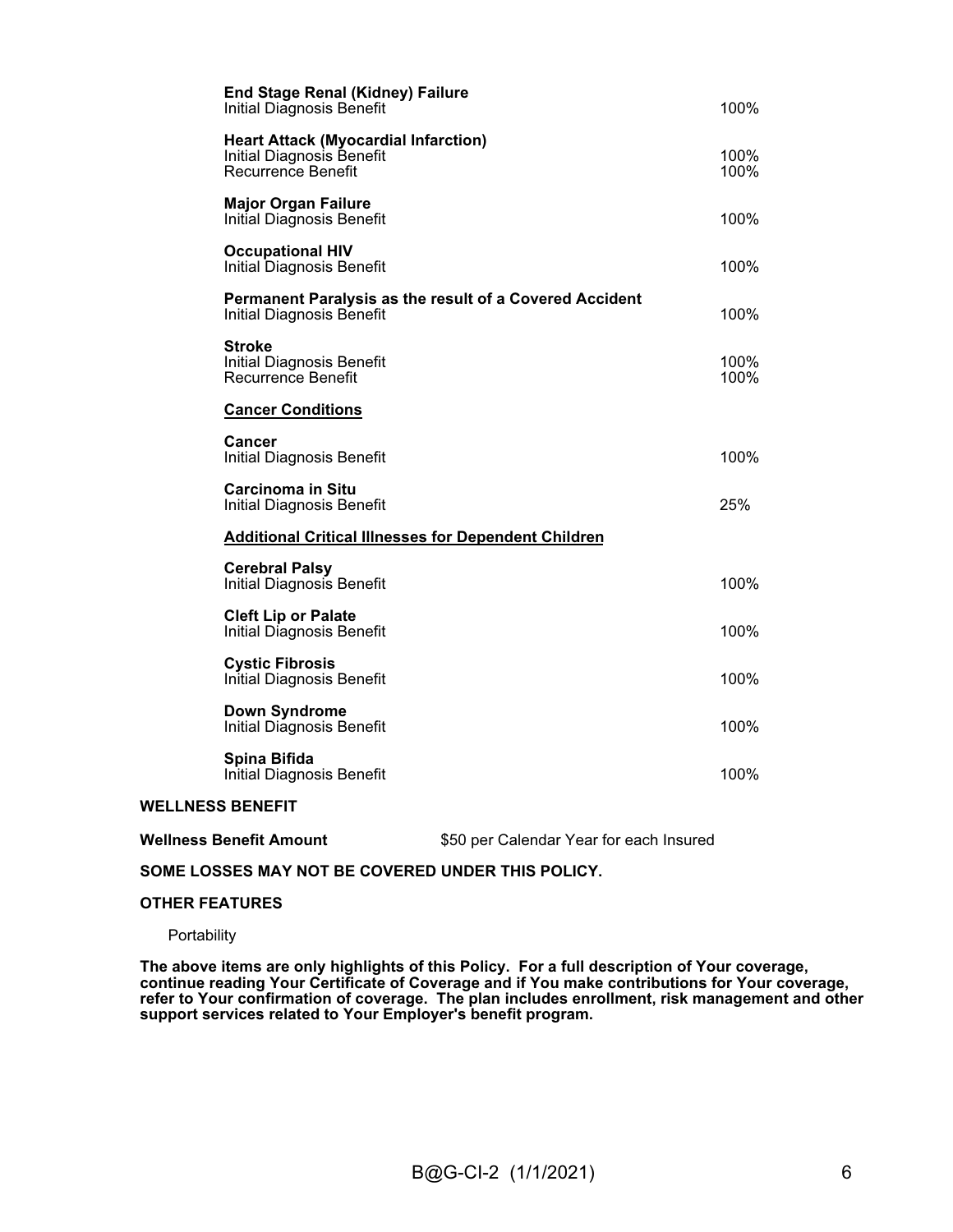# **CLAIM INFORMATION**

**Notice of Claim.** Notice of claim should be sent to Unum within 90 days after the Date of Diagnosis for which a benefit is claimed or the date of Covered Loss for which a benefit is claimed, or as soon as is reasonably possible. If notice is not reasonably possible to provide within 90 days, it must be given no later than one year after the time notice of claim is required. These time limits will not apply during any time period You or Your authorized representative lacks the legal capacity to give Unum notice of claim. Notice should be sent to Unum at Our home office. If You submit a claim before notification of Unum's decision on any coverage amount requiring Evidence of Insurability, the amount of coverage applicable to the claim will be determined as if Unum's final underwriting decision had been made prior to the Date of Diagnosis or date of Covered Loss.

**Claim Forms.** When Unum receives a notice of claim, claim forms will be sent for filing proof of claim within 15 days. If claim forms are not sent within 15 days, the proof of claim requirements will be met if We receive a written statement of the nature and extent of the loss as required in the proof of claim section. Claim forms are also available from Your Employer.

**Proof of Claim.** Proof of claim must include documentation furnished by a Physician and supported by clinical, radiological, histological, pathological, and/or laboratory evidence. It may also include one or more of the following: a Physician's bill, a Hospital bill, or other proof of charges.

If it is not reasonably possible to give proof of claim within 90 days after the Date of Diagnosis for which a benefit is claimed or date of Covered Loss for which a benefit is claimed, it must be given no later than one year after the time proof of claim is required. These time limits will not apply during any time period the Insured or the Insured's authorized representative lacks the legal capacity to give Unum proof of claim.

**Time of Payment of Claims.** After Unum receives, evaluates and processes proof of claim, Unum will pay any benefits due.

**Payment of Claims.** Benefits will be paid to You unless such benefits have been assigned. If You are not competent, Unum can pay up to \$2,000 to the person or institution that appears to have assumed Your custody and main support. Any accrued benefits unpaid at Your death will be paid to the named beneficiary, if any, otherwise to Your estate. Unum will be discharged to the extent of any such payment made in good faith.

**Overpayments.** Unum has the right to recover any overpayments due to:

- fraud; and
- any error We make in processing a claim.

You must reimburse Us in full. We will determine the method by which the repayment is to be made.

Unum will not recover more money than the amount We paid You.

**Unpaid Premium.** Any unpaid premium due for Your coverage under this policy may be recovered by Us by offsetting against amounts otherwise payable to You, Your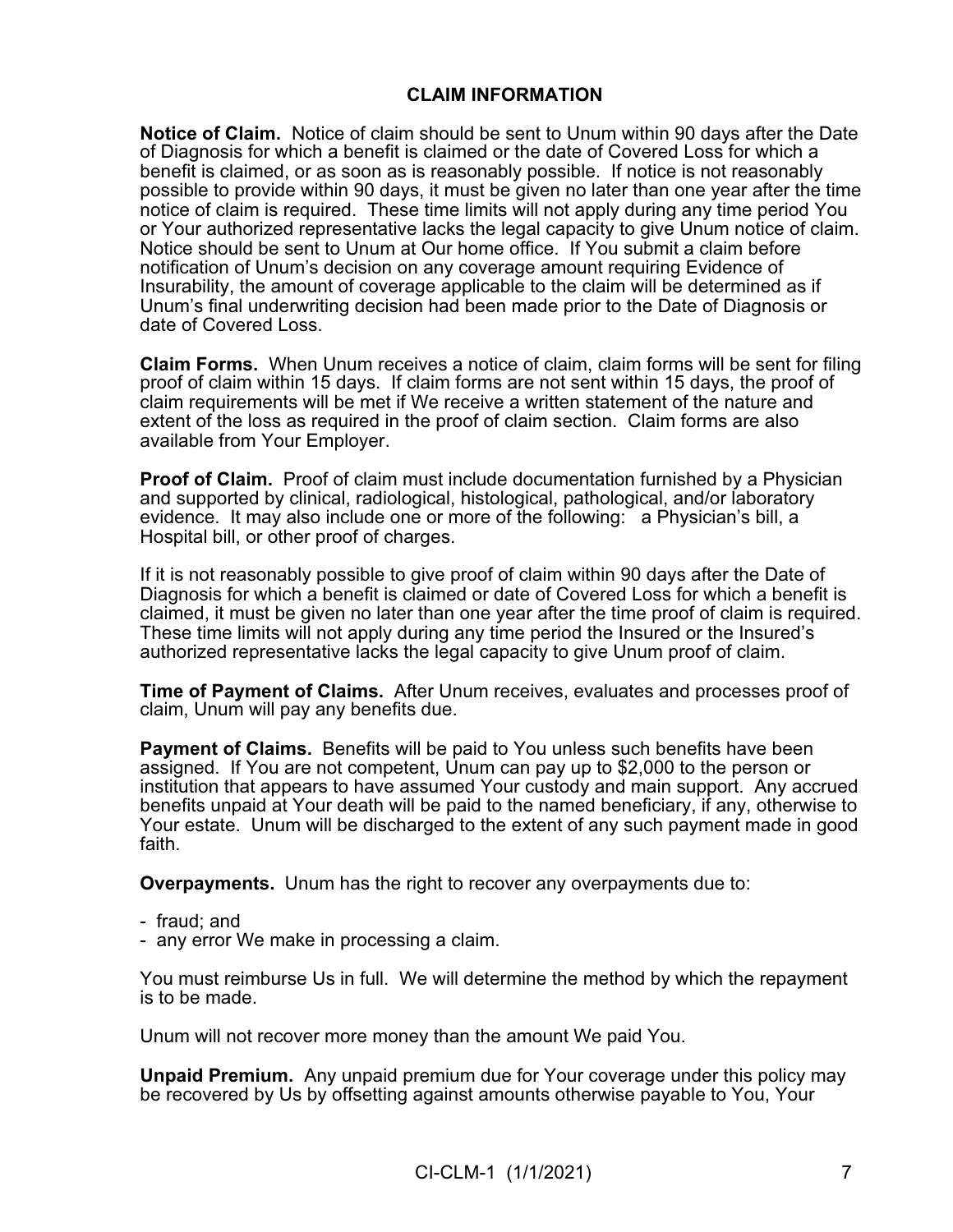beneficiary, or Your legal representative(s) under this policy, or by other legally permitted means.

**Assignment.** The rights provided to You by the policy are owned by You, unless You assign Your rights under the policy to an assignee.

We will recognize an assignee as the owner of the rights assigned only if:

- the assignment is in writing, signed by You, and acceptable to Us in form; and
- a signed or certified copy of the written assignment has been received and registered by Us at Our home office.

We will not be responsible for the legal, tax or other effects of any assignment, or for any action taken under the policy provisions before receiving and registering an assignment.

**Physical Examinations and Autopsy.** We can require that the Insured be examined by a Physician of Our choice at Our expense as often as it is reasonably necessary while a claim is pending. In case of death, Unum will have the right and opportunity to request an autopsy where not forbidden by law.

**Legal Actions.** You or Your authorized representative can start legal action regarding Your claim 60 days after proof of claim has been given and up to 3 years from the time proof of claim was first required to have been given; or Your claim was denied; or Your benefits were terminated, unless otherwise provided under federal law.

Except as preempted by federal law, if an Insured's claim is denied in whole or in part and administrative remedies under the policy have been exhausted, You have the right to have the claim newly reviewed in any court with jurisdiction and to a trail by jury, if such rights are mandated by state law.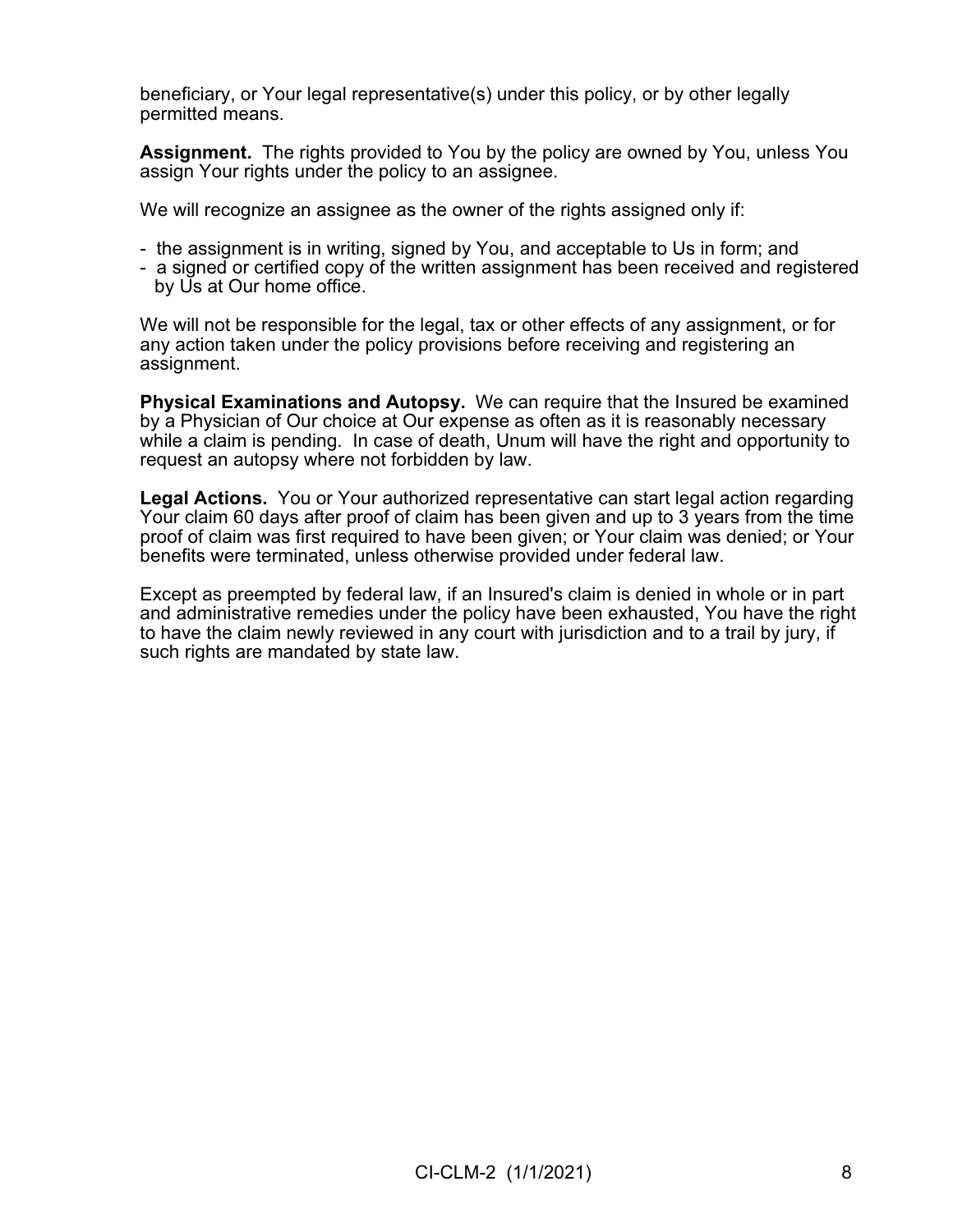## **GENERAL PROVISIONS**

# **ELIGIBILITY FOR COVERAGE**

## **Employee**

If You are working for Your Employer in an eligible group, You are eligible for coverage on the later of:

- the Policy Effective Date; or
- the day after You complete any applicable Eligibility Waiting Period.

If Your employment ends and You are rehired within 12 months, Your previous work in an eligible group will apply toward the Eligibility Waiting Period. All other policy provisions apply.

Unum will apply any period of work with Your Employer toward the Eligibility Waiting Period to determine Your eligibility date.

## **Dependent Children**

If You are covered under this policy, Your Dependent Children are automatically eligible for coverage on the later of:

- the date Your coverage begins; or
- the date You first acquire the Dependent Child.

## **Spouse**

If You are covered under this policy, Your Spouse is eligible for coverage on the later of:

- the date Your coverage begins; or
- the date You first acquire a Spouse.

You may not apply for coverage for Your Spouse if Your Spouse is covered as an Employee.

## **COVERAGE EFFECTIVE DATE**

You may apply at Enrollment for coverage based on the benefits available as shown in the Benefits at a Glance. When You apply for coverage or are covered under this policy, You are also eligible to apply for coverage on your Spouse. Evidence of Insurability may be required.

The Insured's coverage will begin at 12:01 a.m. on the date shown on the confirmation of coverage, provided Unum has approved Your application and any required Evidence of Insurability.

If You are absent from work due to Injury, Sickness, temporary Layoff or Leave of Absence on the date Your coverage would normally begin, the proposed Insured's coverage will begin on the date You return to Active Employment.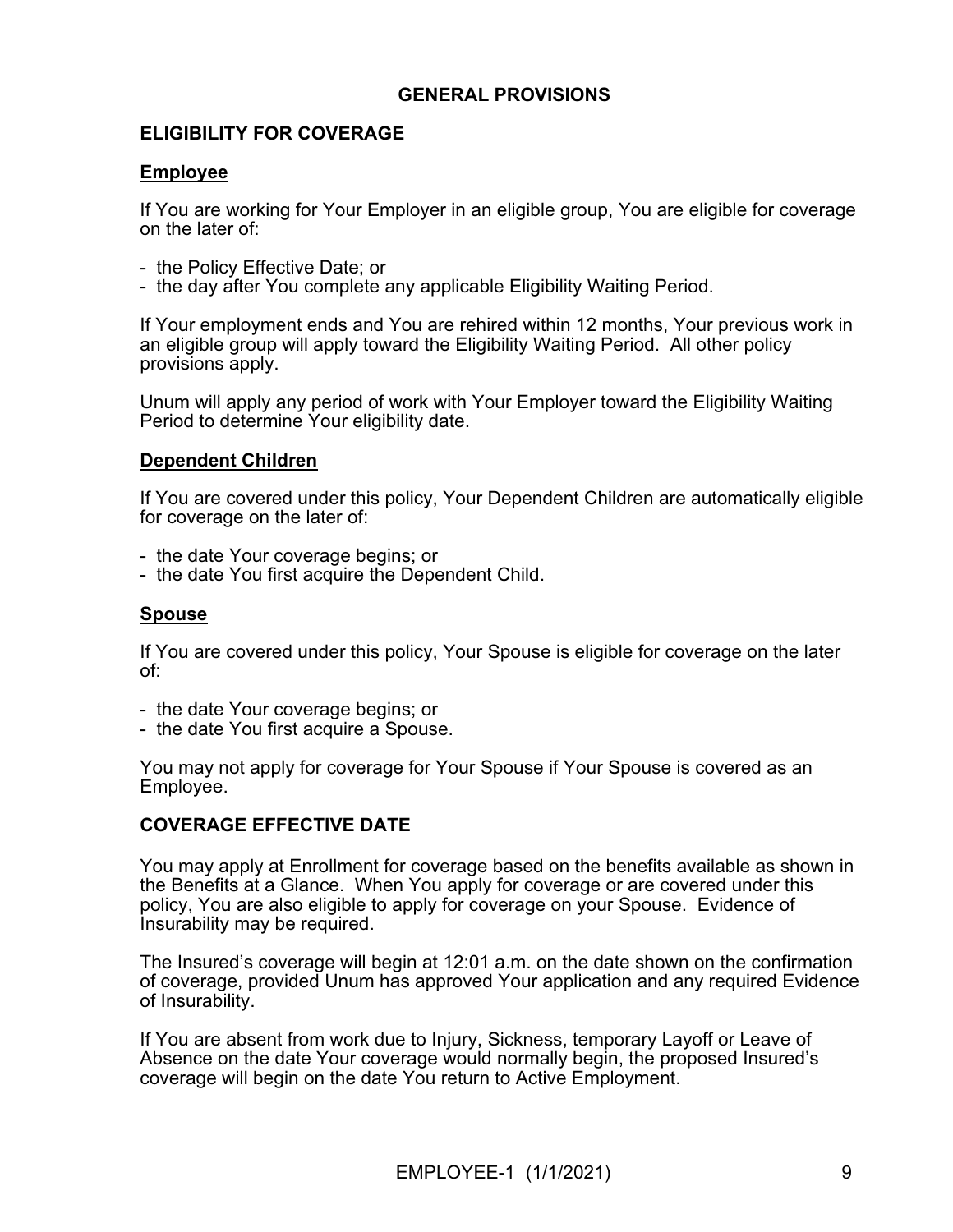**Changes You Make to Your Coverage.** If changes in coverage are allowed, You may choose to:

- increase coverage based on the available benefits shown in the Benefits at a Glance;
- decrease coverage based on the available benefits shown in the Benefits at a Glance; or
- cancel coverage.

Evidence of Insurability may be required.

Changes in coverage begin at 12:01 a.m. on the date shown on Your confirmation of coverage. However, if You are absent from work due to Injury, or Sickness, temporary Layoff or Leave of Absence on the date Your change in coverage would normally begin, changes in coverage that You make will begin on the date You return to Active Employment.

Changes in coverage will not affect a Payable Claim that occurs prior to the effective date of the change.

## **Employer Changes to the Policy**

Once Your coverage begins and You are in Active Employment or on a covered Layoff or Leave of Absence, any coverage changes made by Your Employer, consistent with the options you select, will take effect on the date agreed upon by Unum and Your Employer.

If You are not in Active Employment due to Injury or Sickness, any change in coverage requested by Your Employer will begin on the date You return to Active Employment.

Coverage changes will not affect a Payable Claim that occurs prior to the effective date of the change.

**Termination of Employee Coverage.** If You choose to cancel Your coverage under the policy, Your coverage ends on the first of the month following the date You provide notification to Your Employer.

Otherwise, Your coverage under the policy ends on the earliest of the:

- date this policy is cancelled;
- date You are no longer in an eligible group;
- date Your eligible group is no longer covered;
- date of Your death;
- last day of the period for which You made any required contributions; or
- last day You are in Active Employment. However, as long as premium is paid as required, coverage will continue if You elect to continue coverage under the Portability provision or in accordance with the Layoff and Leave of Absence provisions of this policy.

Coverage on Your Dependent Children ends on the earliest of the date Your coverage under the policy ends or the date a dependent child no longer meets the definition of Dependent Children.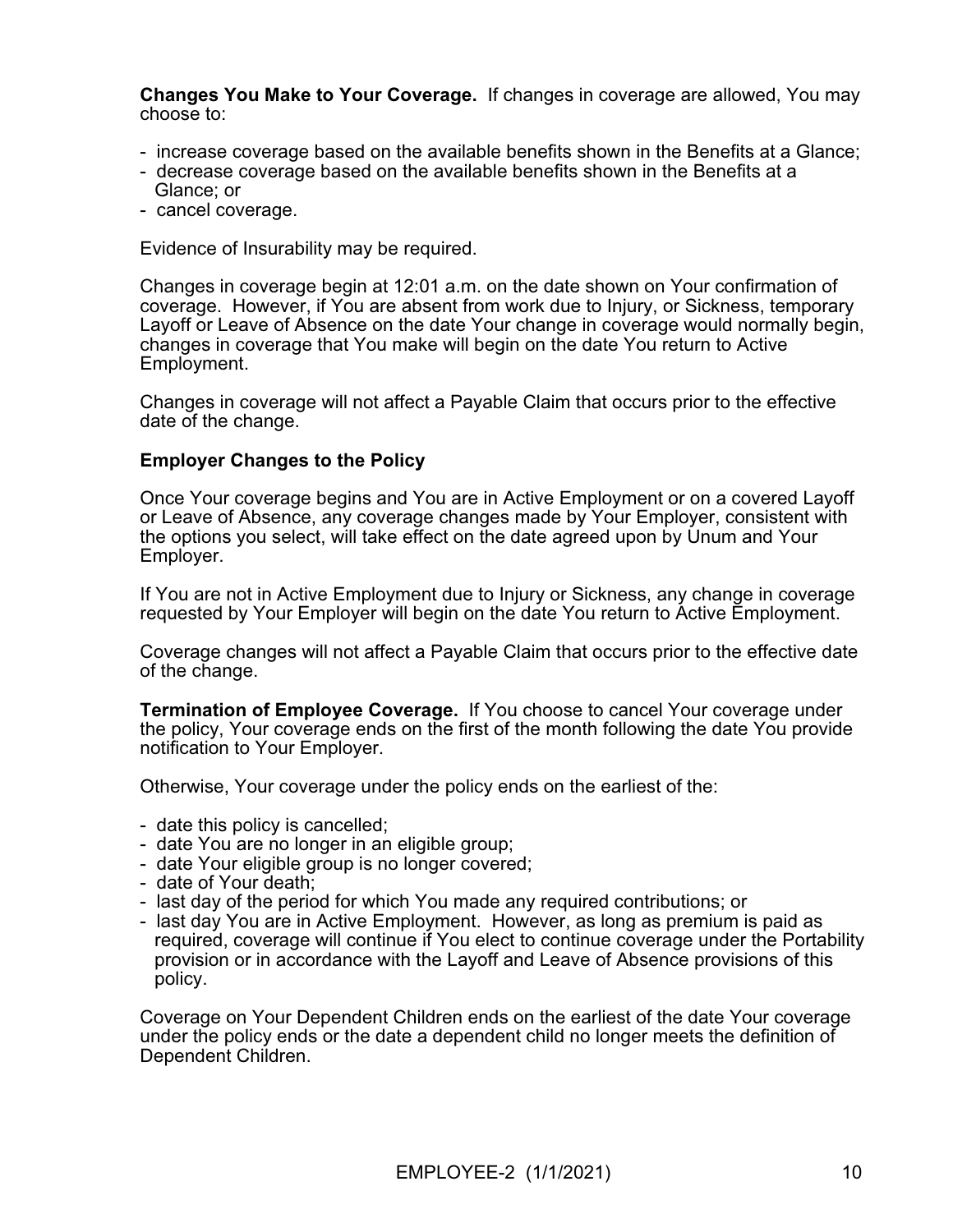Unum will provide coverage for a Payable Claim which occurs while You are covered under this policy.

**Termination of Spouse Coverage.** If You choose to cancel Your Spouse's coverage under the policy, coverage for Your Spouse ends on the first of the month following the date You provide notification to Your Employer.

Otherwise, Spouse coverage under the policy ends on the earliest of the:

- date this policy is cancelled;
- date You are no longer in an eligible group;
- date Your eligible group is no longer covered;
- date of Your death;
- last day of the period for which You made any required contributions;
- last day You are in Active Employment. However, as long as premium is paid as required, coverage will continue if You elect to continue coverage under the Portability provision or in accordance with the Layoff and Leave of Absence provisions of this policy;
- date Your coverage under the policy ends;
- date Your Spouse no longer meets the definition of Spouse; or
- date of divorce or annulment.

Unum will provide coverage for a Payable Claim which occurs while Your Spouse is covered under the policy.

**Layoff.** If You are on a temporary Layoff, and if premium is paid, any Insured will be covered through the end of the month that immediately follows the month in which Your temporary Layoff begins.

**Leave of Absence.** If You are on a Leave of Absence, other than for family or medical leave, and if premium is paid, any Insured will be covered through the end of the month that immediately follows the month in which Your Leave of Absence begins.

**Absence Due to Injury or Sickness.** If You are not working due to Injury or Sickness, and if premium is paid, any Insured may continue to be covered subject to the Termination of Employee Coverage provision.

**Continuing Coverage while Employee is on Family and Medical Leave of Absence.** Unum will continue coverage in accordance with Your Employer's Human Resource policy on family and medical leaves of absence if premium payments continue and Your Employer approved Your leave in writing.

Coverage will be continued until the end of the latest of the leave period:

- required by the Federal Family and Medical Leave Act of 1993 and any amendments;
- required by applicable state law; or
- provided to You for an Injury or Sickness.

If Your Employer's Human Resource policy does not provide for continuation of Your coverage during a family and medical leave of absence, Your coverage will be reinstated when You return to Active Employment.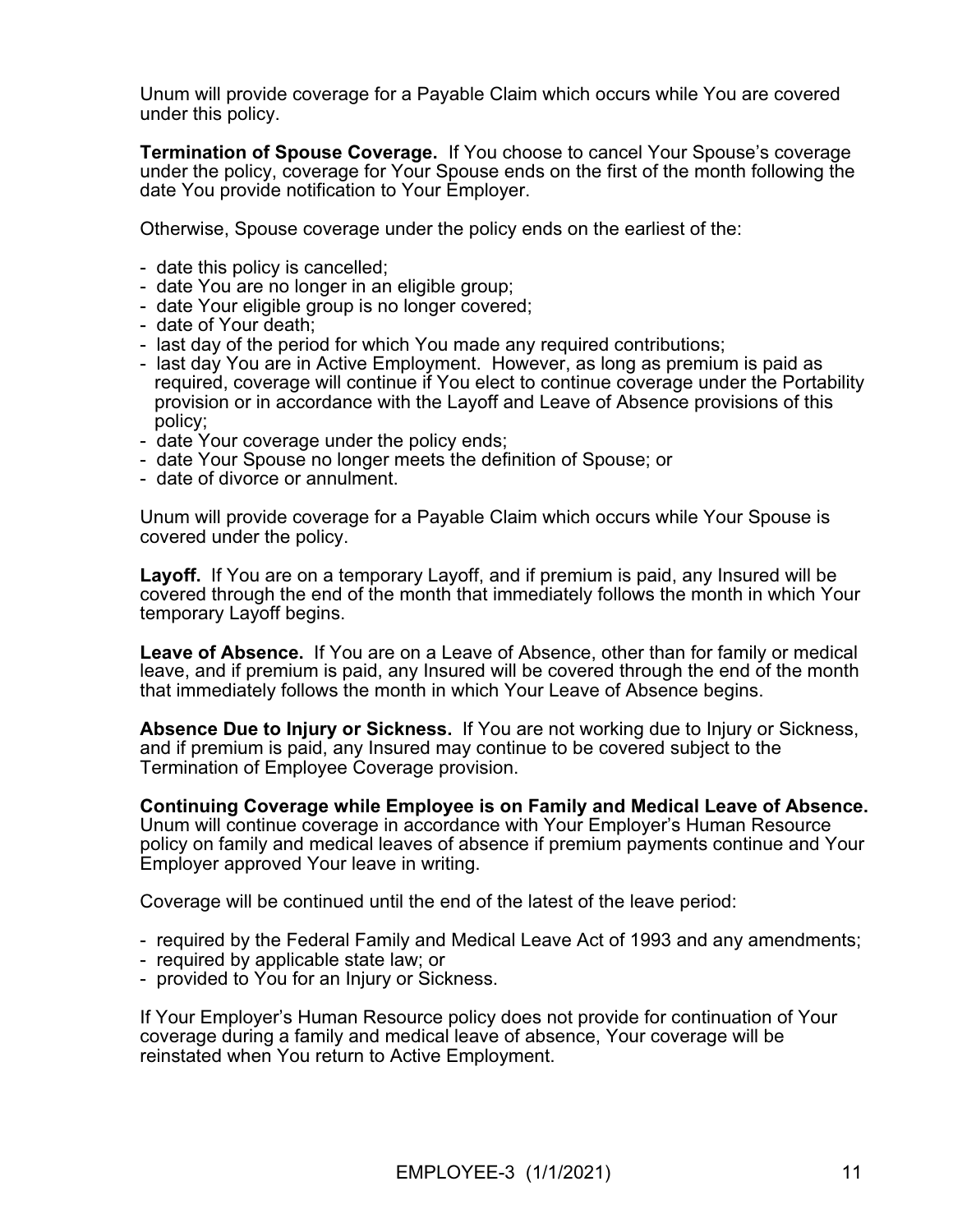Unum will not:

- apply a new Eligibility Waiting Period; or
- require Evidence of Insurability.

**Insurance Fraud.** Unum wants to ensure You and Your Employer do not incur additional insurance costs as a result of the undermining effects of insurance fraud. Unum promises to focus on all means necessary to support fraud detection, investigation, and prosecution.

It is a crime if You knowingly, and with intent to injure, defraud or deceive Unum, or provide any information, including filing a claim, that contains any false, incomplete or misleading information. These actions, as well as submission of materially false information, will result in denial of Your claim, and are subject to prosecution and punishment to the full extent under state and/or federal law. Unum will pursue all appropriate legal remedies in the event of insurance fraud.

**Contestability of Statements in Application or Evidence of Insurability.** Unum considers any statements You make in a signed application or Evidence of Insurability form, or that Your Employer makes in the application process, a representation and not a warranty. If any of the statements You or Your Employer make are not complete and/or not true at the time they are made, We can:

- reduce or deny any claim; or
- cancel Your coverage from the original effective date.

As a basis for doing this, We will use only statements made by the Employer in the application process or statements made by You in a signed application or Evidence of Insurability form.

Except in the case of fraud, Unum can take action only in the first two years any Insured's coverage is in force.

If the Employer gives Unum information about You that is incorrect, Unum will:

- use the facts to decide whether You have coverage under the policy and in what amounts; and
- make a fair adjustment of the premium.

**Employer as Agent.** For purposes of this policy, the Employer acts on its own behalf or as the Employee's agent. Under no circumstances will the Employer be deemed the agent of Unum.

**Communicating with You or Your Employer.** Unum may provide notices, information and other communications to You or Your Employer in written, electronic or telephonic form.

**Workers Compensation or State Disability Insurance.** This policy does not replace or affect the requirements for coverage by any workers' compensation or state disability insurance.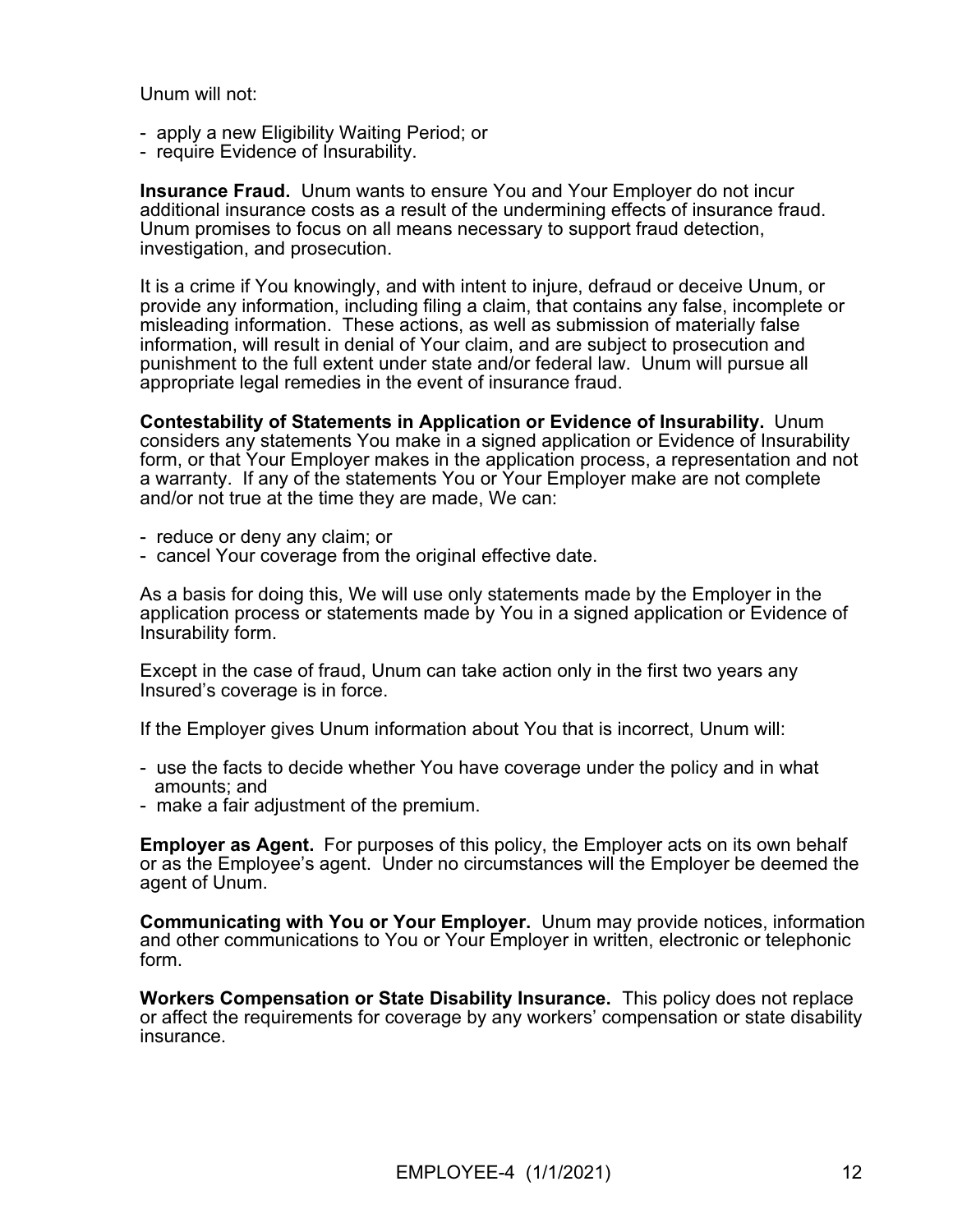**Cancellation or Modification of this Policy.** This Policyholder Provision applies to Your coverage. This policy can be cancelled by:

- Unum; or
- the Policyholder.

Unum may cancel or modify this policy if:

- our participation requirements are not met, as applicable;
- the Policyholder does not promptly provide Unum with information that is reasonably required;
- the Policyholder fails to perform any of its obligations that relate to this policy;
- the premium is not paid in accordance with the provisions of this policy that specify whether the Policyholder, the Employee, or both, pay(s) the premiums;
- the Policyholder does not promptly report to Us the names of any Employees who are added or deleted from the eligible group;
- Unum determines that there is a significant change, in the size, occupation or age of the eligible group as a result of a corporate transaction such as a merger, divestiture, acquisition, sale or reorganization of the Policyholder and/or its Employees;
- Unum provides 45 days notice at any time after the Initial Rate Guarantee for any reason; or
- Unum is notified of a change in Federal or State Law materially affecting the policy.

If Unum cancels or modifies this policy, for any of the reasons listed above, a written notice will be delivered to the Policyholder at least 45 days prior to the cancellation date or modification date. The Policyholder may cancel this policy if the modifications are unacceptable.

If any premium is not paid during the 31 day Grace Period, this policy will cancel automatically at the end of the Grace Period. The Policyholder is liable for premium for coverage during the Grace Period. The Policyholder must pay Us all premiums due for the full period this policy is in force. In the event of termination, this policy may be reinstated only as agreed upon by Unum and the Policyholder. If Unum agrees to reinstate this policy, such reinstatement will not constitute waiver of the termination provision in the future.

The Policyholder may cancel this policy by written notice delivered to Unum at least 31 days prior to the cancellation date. When both the Policyholder and Unum agree, this policy can be cancelled on an earlier date. If Unum or the Policyholder cancels this policy, coverage will end at 12:00 midnight on the last day of coverage.

If this policy is cancelled, the cancellation will not affect a Payable Claim.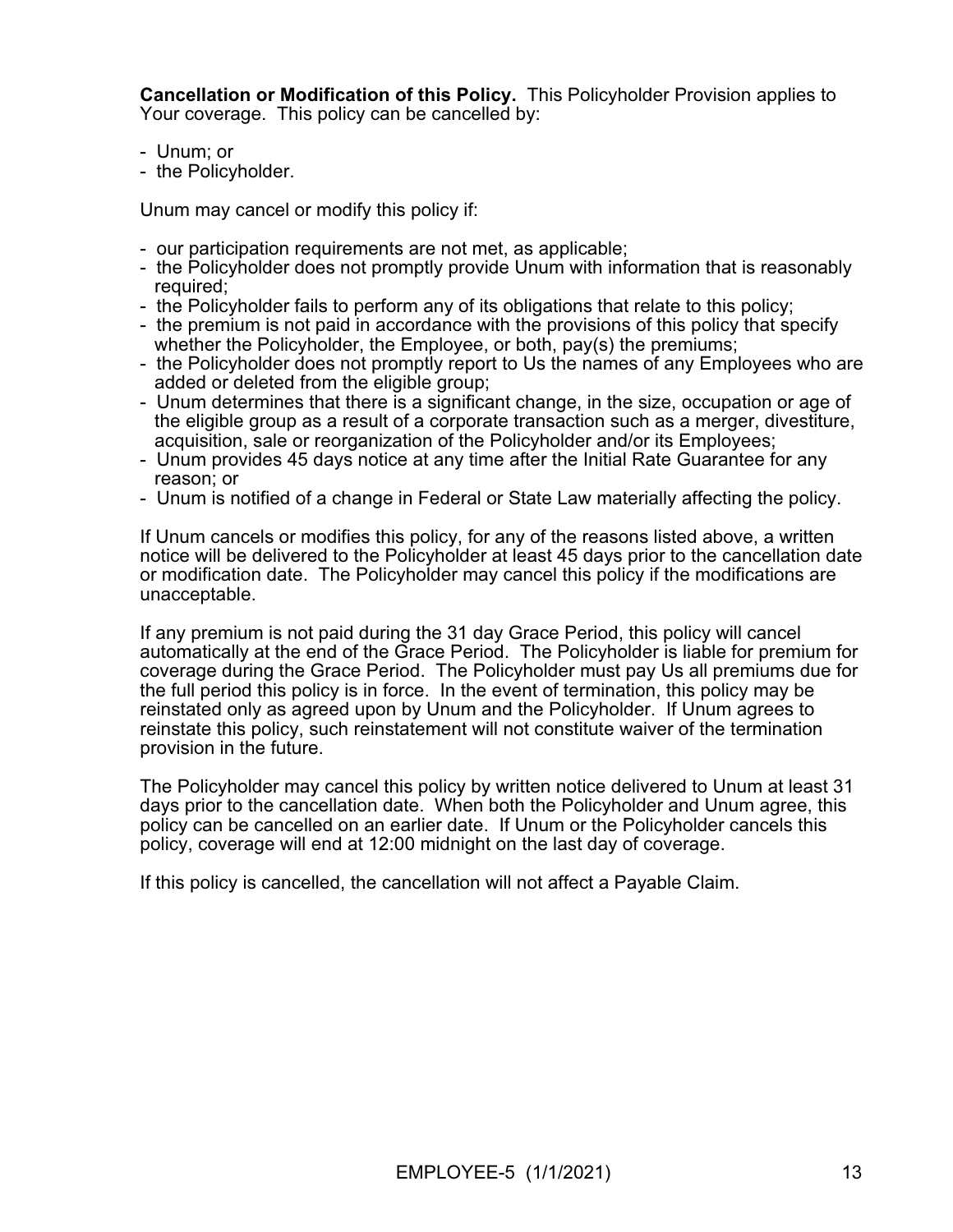## **BENEFIT INFORMATION**

# **CRITICAL ILLNESS BENEFIT**

### **Definitions**

**Benign Brain Tumor** means a non-cancerous brain tumor confirmed by the examination of tissue (biopsy or surgical excision) or specific neuroradiological examination. The tumor must result in persistent neurological deficits including but not limited to:

- loss of vision;
- loss of hearing; or
- balance disruption.

For the purposes of this policy, the following are not considered Benign Brain Tumors:

- tumors of the skull;
- pituitary adenomas; and
- germanomas.

We will not pay for Benign Brain Tumors for individuals diagnosed with any of the following conditions prior to the Insured's coverage effective date:

- Neurofibromatosis I;
- Neurofibromatosis II;
- Von Hippel Lindau;
- Tuberous Sclerosis;
- Li Fraumani Syndrome;
- Cowden Disease; or
- Turcot Syndrome.

**Blindness** means clinically proven irreversible reduction of sight in both eyes certified by an ophthalmologist with:

- sight in the better eye reduced to a best corrected visual acuity of less than 6/60 (Metric Acuity) or 20/200 (Snellen or E-Chart Acuity); or
- visual field restriction to 20° or less in both eyes.

**Cancer** means a disease which is identified by the presence of malignant cells or a malignant tumor characterized by the uncontrolled and abnormal growth and spread of invasive malignant cells. The following are not to be construed as Cancer for the purposes of this policy:

- pre-malignant conditions or conditions with malignant potential;
- Carcinoma in Situ;
- Basal cell carcinoma and squamous cell carcinoma of the skin, unless metastatic disease develops; or
- melanoma that is diagnosed as Clark's Level I or II or Breslow less than .75 mm or melanoma in situ.

**Carcinoma in Situ** means a malignant tumor which has not yet become invasive but is confined only to the superficial layer of cells from which it arose (i.e. malignant cells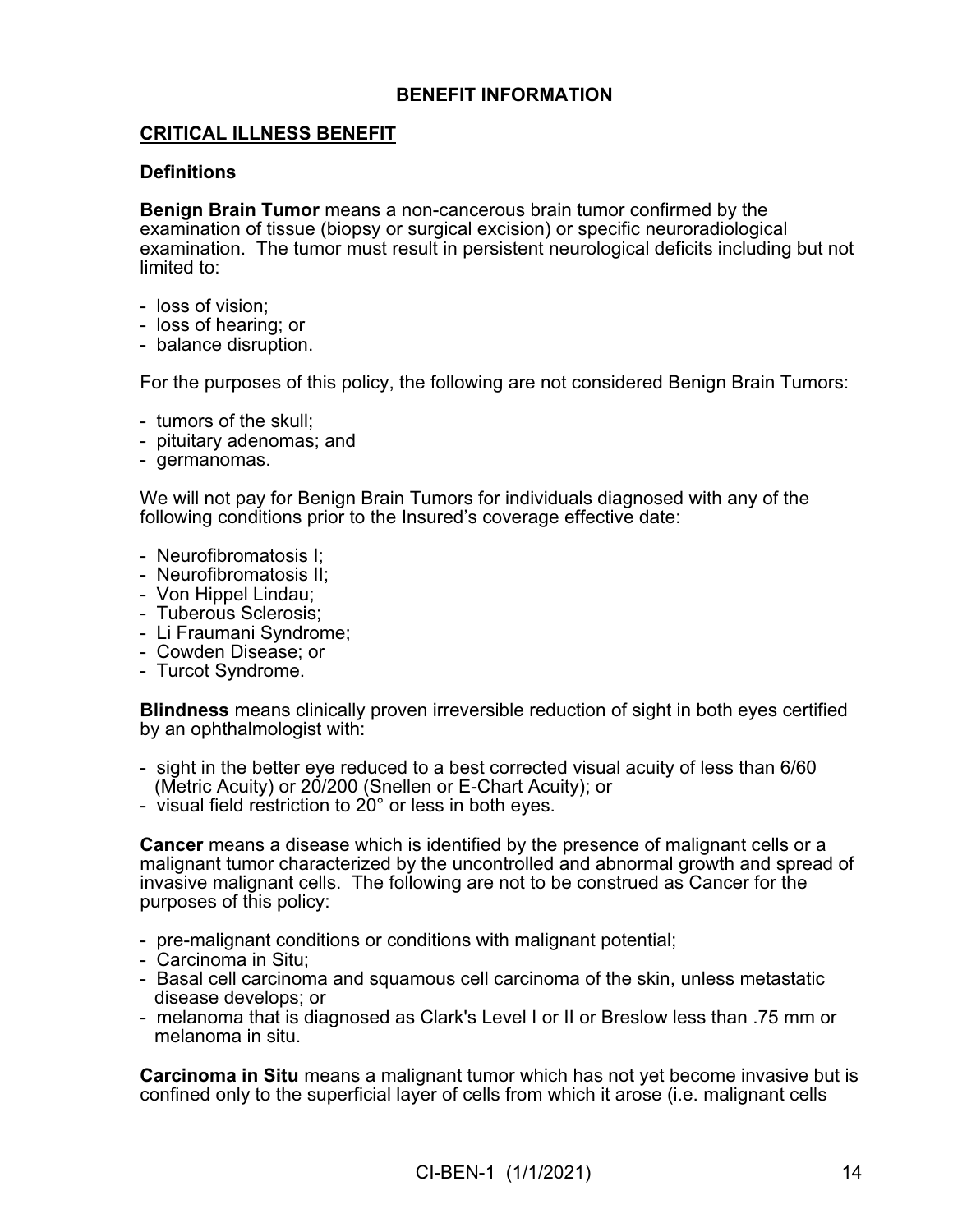confined to the epithelium without penetration of the basement membrane). The following are not to be construed as Carcinoma in Situ for the purposes of this policy:

- pre-malignant conditions or conditions with malignant potential;
- Basal cell carcinoma and squamous cell carcinoma of the skin; or
- melanoma or melanoma in situ.

**Cerebral Palsy** means a group of disorders of the development of movement and posture causing activity limitation, that are attributed to progressive disturbances that occurred in the developing fetal or infant brain. The motor disorders of cerebral palsy are often accompanied by disturbances of sensation, cognition, communication, perception, and/or behavior and/or by a seizure disorder.

**Cleft Lip or Palate** means there is a definite clinical diagnosis of either cleft lip or cleft palate. A cleft lip appears as a narrow opening or gap in the skin of the upper lip that extends all the way to the base of the nose. A cleft palate is an opening between the roof of the mouth and the nasal cavity.

This policy covers clefts occurring on one side of the mouth (unilateral clefting) or on both sides of the mouth (bilateral clefting).

**Clinical Diagnosis** of Cancer or Carcinoma in Situ is based on the study of symptoms. We will pay benefits for a Clinical Diagnosis only if:

- a Pathological Diagnosis cannot be made because it is medically inappropriate or life-threatening;
- there is medical evidence to support the diagnosis; and
- a Physician is treating the Insured for Cancer and/or Carcinoma in Situ.

**Coma as the Result of Severe Traumatic Brain Injury** means a coma resulting from a severe traumatic brain Injury that results in a continuous state of profound unconsciousness lasting for a period of 14 or more consecutive days, characterized by the absence of:

- eye opening;
- verbal response; and
- motor response.

The condition must require intubation for respiratory assistance.

**Coronary Artery Bypass Surgery** means Heart Disease or Angina that has been clinically diagnosed and requires the Insured to undergo Coronary Artery Bypass Surgery, which is a surgical procedure to bypass a narrowing or blockage of one or more coronary arteries utilizing venous or arterial grafts. Coronary Artery Bypass Surgery does not include percutaneous coronary intervention (balloon angioplasty, stent implantation or related procedures to increase the flow of blood through the coronary arteries).

### **Covered Accident** is an accident which:

- occurs on or after the coverage effective date;
- occurs while coverage is in force; and
- is not excluded by name or specific description in the Certificate of Coverage.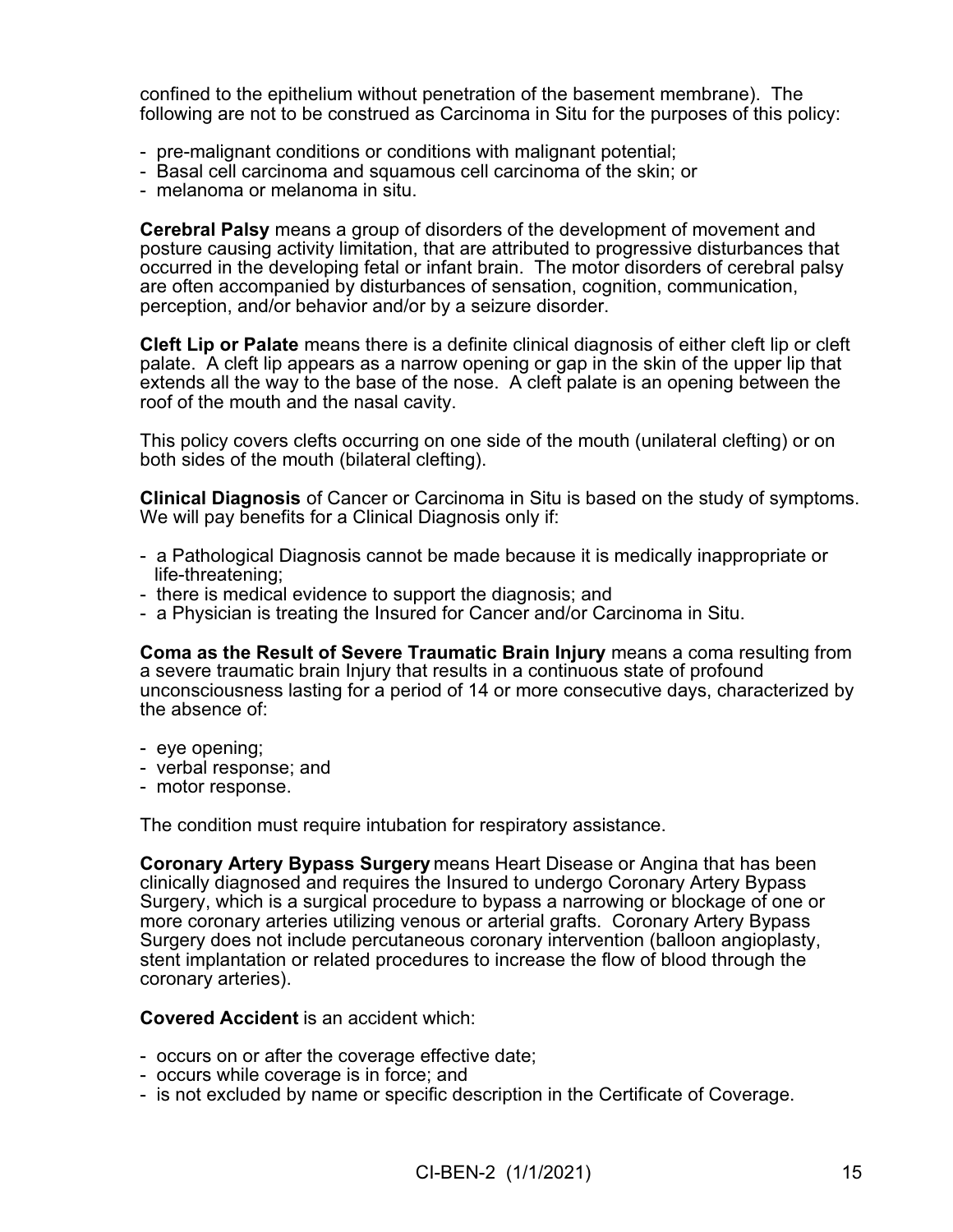**Critical Illness(es)** means Benign Brain Tumor, Blindness, Cancer and Carcinoma in Situ, Coma as the Result of Severe Traumatic Brain Injury, Coronary Artery Bypass Surgery, End Stage Renal (Kidney) Failure, Heart Attack (Myocardial Infarction), Major Organ Failure, Occupational HIV, Permanent Paralysis as the result of a Covered Accident, and Stroke as defined in this policy. For Dependent Children, Critical Illness also means Cerebral Palsy, Cleft Lip or Palate, Cystic Fibrosis, Down Syndrome and Spina Bifida.

**Cystic Fibrosis** means a definite diagnosis of Cystic Fibrosis by a licensed pediatrician or pulmonologist where the Dependent Child has chronic lung disease and pancreatic insufficiency. The diagnosis of Cystic Fibrosis made via a sweat test should be based upon sweat chloride concentrations greater than 60 mmol/L.

# **Date of Diagnosis for Critical Illness** is:

- for Benign Brain Tumor, the date of diagnosis of the Benign Brain Tumor by examination of tissue (biopsy or surgical excision) or specific neuroradiological examination;
- for Blindness, the date the ophthalmologist makes an accurate certification of blindness as defined in the Blindness definition;
- for Cancer or Carcinoma in Situ, the date the tissue specimen, blood samples and/or titer(s) are taken on which the diagnosis of Cancer or Carcinoma in Situ is based. If a Pathological Diagnosis cannot be made because it is medically inappropriate or life-threatening, Unum will accept a Clinical Diagnosis;
- for Cerebral Palsy, defined as a group of disorders of the development of movement and posture causing activity limitation, that are attributed to progressive disturbances that occurred in the developing fetal or infant brain, the date of diagnosis of Cerebral Palsy is the date a licensed pediatrician or neurologist diagnoses Cerebral Palsy after live birth;
- for Cleft Lip or Palate, the date of diagnosis of Cleft Lip or Palate (unilateral or bilateral clefting) by Physician after live birth;
- for Coma as the Result of Severe Traumatic Brain Injury, the date a Physician confirms a Coma as the Result of Severe Traumatic Brain Injury lasting 14 or more consecutive days;
- for Coronary Artery Bypass Surgery, the date the Coronary Artery Bypass Surgery occurs;
- for Cystic Fibrosis, the date of diagnosis where Cystic Fibrosis has been definitively confirmed and established via a sweat test with sweat chloride concentrations greater than 60 mmol/L after live birth;
- for Down Syndrome, the date of diagnosis of Down Syndrome through the study of the 21st chromosome revealing Trisomy 21, Translocation or Mosaicism after live birth;
- for End Stage Renal (Kidney) Failure, the date the Insured's Physician recommends the Insured begin renal dialysis;
- for Heart Attack (Myocardial Infarction), the date that the ischemic death of a portion of the heart muscle occurred based on the criteria listed under the Heart Attack (Myocardial Infarction) definition;
- for Major Organ Failure, the date that the Insured is placed on the UNOS list for transplantation;
- for Occupational HIV, the date of a positive antibody test for HIV subsequent to a prior negative test with a lapse of between 90 and 180 days between the two tests;
- for Permanent Paralysis as the result of a Covered Accident, the date a Covered Accident occurred which caused Permanent Paralysis continuing for a period of 90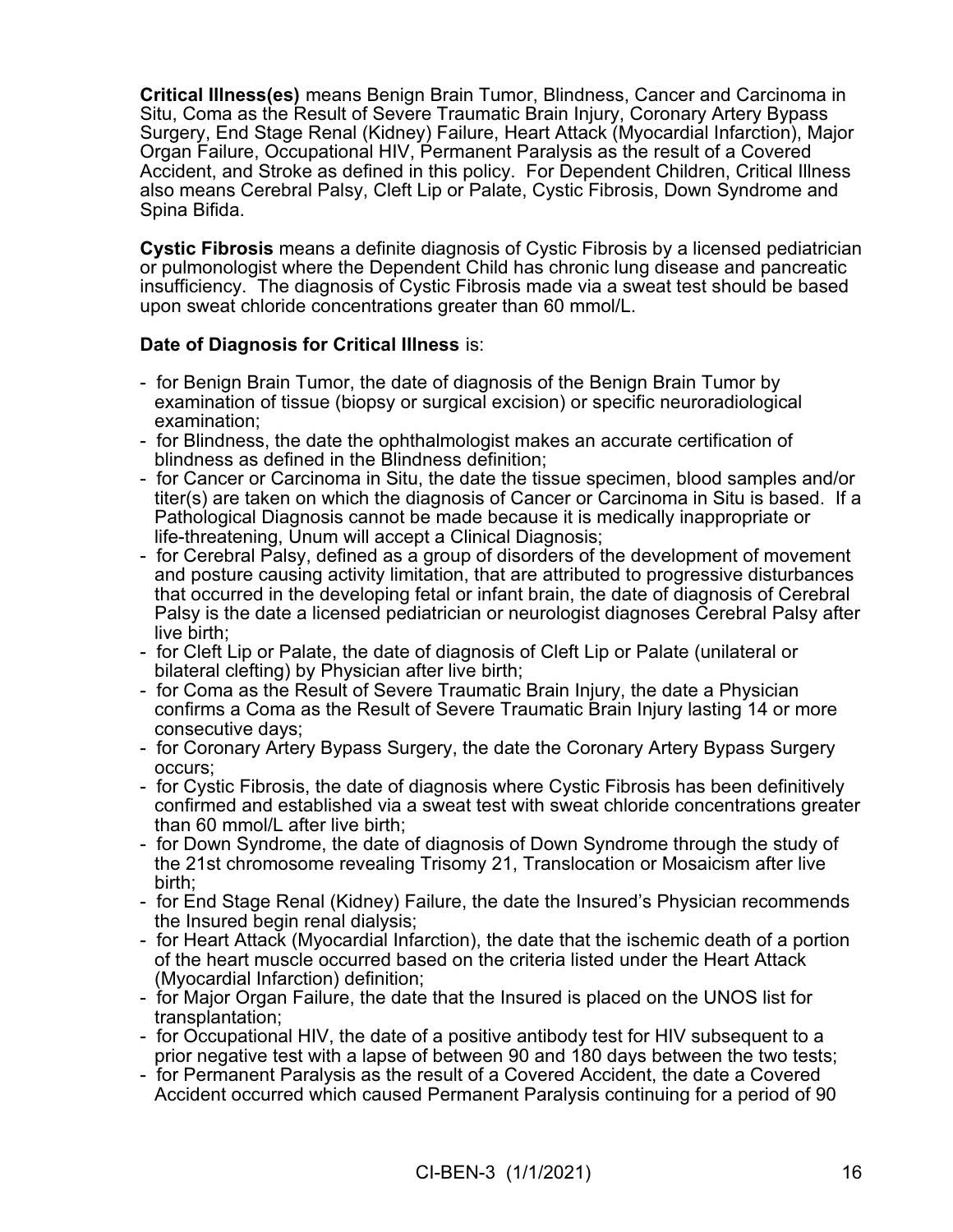consecutive days as confirmed by the attending Physician or immediately if the spinal cord is completely and irreparably transected;

- for Spina Bifida, the date of diagnosis of Meningocele or Myelomeningocele Spina Bifida by a Physician familiar with the diagnosis and/or treatment of Spina Bifida after live birth;
- for Stroke, the date a Stroke occurred based on neuroimaging consistent with an acute or subacute abnormality or other neurodiagnostic study and presence of neurological deficits persisting for a period of 30 days or greater.

**Down Syndrome** means diagnosis of Down Syndrome through study of the 21st chromosome. Diagnosis must be confirmed by a licensed pediatrician or another Physician familiar with Down Syndrome diagnosis.

Down Syndrome includes:

- Trisomy 21 An individual has three instead of two number 21 chromosomes.
- Translocation An extra part of the 21st chromosome is attached to another chromosome.
- Mosaicism The individual has an extra 21st chromosome in only some of the cells but not all of them. The other cells have the usual pair of 21st chromosomes.

**End Stage Renal (Kidney) Failure** means chronic irreversible failure of the function of both kidneys such that regular hemodialysis or peritoneal dialysis is required to sustain life.

**Heart Attack (Myocardial Infarction)** means there is an identifiable clinical event consistent with a heart attack:

- which is defined as having two of the following three:
	- typical chest pain;
	- electrocardiographic (EKG) changes indicative of Myocardial Infarction; in the case of Myocardial Infarction associated with percutaneous coronary intervention (balloon angioplasty, stent implantation, and related procedures to increase the flow of blood through the coronary arteries), evolving ST elevations or new Q wave changes must be documented and included as one of the criteria on establishing a diagnosis; or
	- elevation of biochemical markers of myocardial necrosis;
- and that results in some permanent functional loss of heart contraction detectable by a regional contraction abnormality study on an imaging study.

In the event of death, an autopsy confirmation and/or death certificate identifying Myocardial Infarction as the cause of death will be accepted.

**Major Organ Failure** means diagnosis of major organ failure of the liver, both lungs, pancreas, or heart resulting in the Insured being placed on the UNOS (United Network for Organ Sharing) list for a transplant.

If an Insured is on the UNOS list for a combined transplant (example: heart and lung); a single benefit will be paid.

Only one Major Organ Failure benefit will be paid per Insured.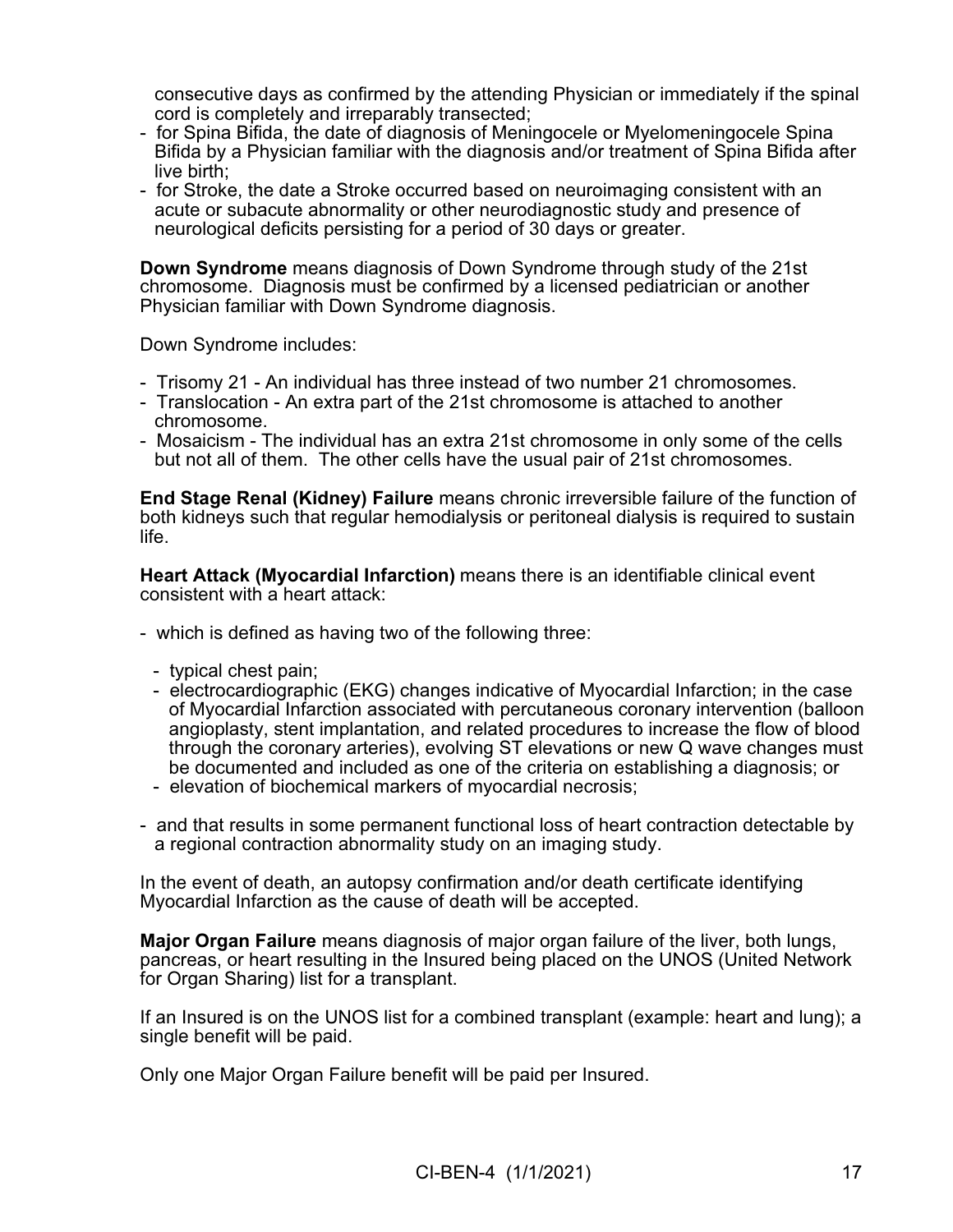**Occupational HIV** means diagnosis of Human Immunodeficiency Virus infection resulting from a Covered Accident which exposed the Insured to HIV-contaminated body fluids.

The accidental Injury must occur during the normal course of duties for the occupation in which the insured person is regularly engaged.

The HIV infection must result from accidental exposure to HIV-contaminated body fluids during the normal course of performing an occupation for which remuneration is earned.

The contact with the HIV-contaminated body fluids must occur while the Insured's coverage is in force.

Unum will make payment if:

- within 5 days of the Covered Accident, it is reported and recorded by the appropriate person according to the legislation, regulations, standards or guidelines that apply to the Insured's occupation or profession;
- the Covered Accident is investigated and a written investigation report is provided to Unum by Your Employer;
- a confirmatory antibody HIV test is taken within 5 days of the Covered Accident and HIV is not present;
- all HIV tests are performed by a state certified and licensed laboratory; and
- a follow-up confirmatory antibody HIV test is taken between 90 days and 180 days after the Covered Accident and the result is positive.

Occupational HIV excludes:

- HIV infection as the result of IV drug use;
- HIV infection as the result of sexual transmission; and
- HIV infection determined not to have been accidental.

**Pathological Diagnosis** of Cancer or Carcinoma in Situ is based on a microscopic study of fixed tissue or preparations from the hemic (blood) system. This type of diagnosis must be done by a certified Pathologist whose diagnosis of malignancy is in keeping with the standards set up by the American Board of Pathology.

**Pathologist** means a Physician who is licensed to practice pathological anatomy by the American Board of Pathology. A Pathologist also means an osteopathic pathologist who is certified by the Osteopathic Board of Pathology.

**Permanent Paralysis as the Result of a Covered Accident** means the complete and permanent loss of the use of two or more limbs through paralysis for a continuous period of 90 days as confirmed by a Physician.

In the case of a transected spinal cord with supporting clinical and radiological evidence and no expectation of return of function, the continuous 90 days requirement specified above is waived.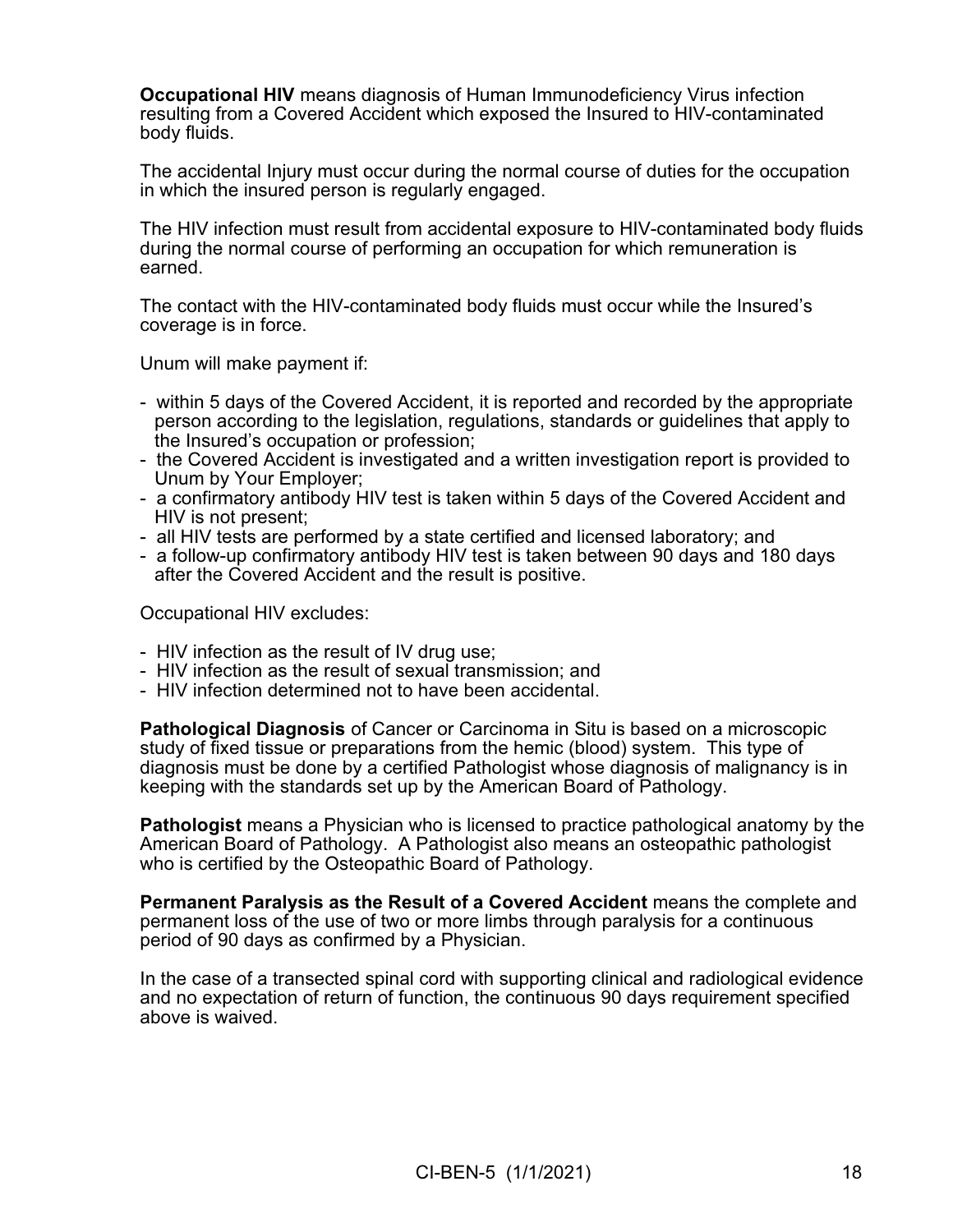**Spina Bifida** means a confirmed diagnosis of either of the following types of Spina Bifida:

- Meningocele The protective coatings (meninges) come through the open part of the spine like a sac that is pushed out. Cerebrospinal fluid is in the sac and there is usually no nerve damage. Individuals may suffer minor disabilities. New problems can develop later in life; or
- Myelomeningocele This occurs when the meninges (protective covering of the spinal cord) and spinal nerves come through the open part of the spine. This is the most serious type of Spina Bifida, which causes nerve damage and more severe disabilities.

Diagnosis must be made by a licensed Physician familiar with Spina Bifida.

This policy excludes spina bifida occulta.

**Stroke** means a cerebrovascular incident including infarction of brain tissue, cerebral and subarachnoid hemorrhage, cerebral embolism and cerebral thrombosis. The diagnosis must be supported by:

- evidence of persistent neurological deficits confirmed by a neurologist at least 30 days after the event; and
- confirmatory neuroimaging studies consistent with the diagnosis of a new Stroke.

The following are not to be construed as a Stroke for purposes of this policy:

- transient ischemic attack;
- brain Injury related to trauma or infection;
- brain Injury associated with hypoxia, anoxia or hypotension;
- vascular disease affecting the eye or optic nerve; and
- ischemic disorders of the vestibular system.

In the event of death, an autopsy confirmation and/or death certificate identifying Stroke as the cause of death will be accepted.

## **Benefit Payment Conditions for Critical Illness**

If, while the Insured's coverage is in force, the Insured is diagnosed with a Critical Illness by a Physician, Unum will pay a benefit subject to the benefit payment conditions listed below. Once a Critical Illness has been diagnosed and an Initial Diagnosis Benefit has become payable for that Critical Illness, an Initial Diagnosis Benefit for a separate and subsequently diagnosed Critical Illness will not be payable unless that subsequently diagnosed Critical Illness is medically unrelated to the previously diagnosed Critical Illness and separated by a period of 90 days. Recurrence Benefit(s) may become payable for a recurrence of that same Critical Illness if a Recurrence Benefit is available for that Critical Illness. Only one Initial Diagnosis Benefit will ever be paid per Critical Illness per Insured.

Unum will pay benefits for the Critical Illnesses listed below if:

- the Date of Diagnosis is while the Insured's coverage is in force under the policy; and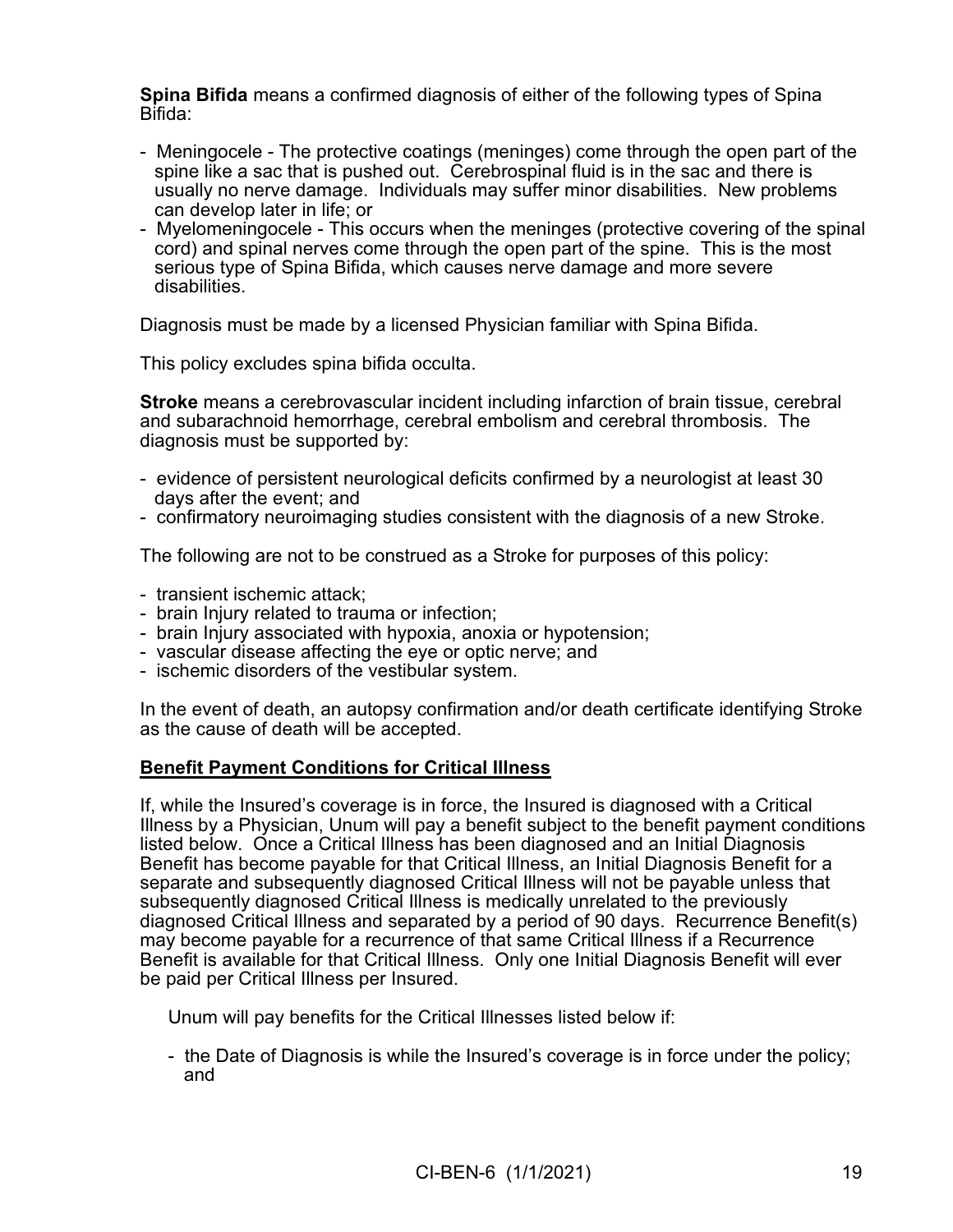- payment is not precluded by any general or specific exclusion or limitation set forth in this policy or any failure to meet any condition set out in the policy.

If any Dependent Children are insured as more than one Employee's Dependent Children, Unum will only pay benefits under one of the Employee's coverage. You may choose which Employee's coverage that benefits will be paid under by sending Unum written notice of Your choice.

## **Benign Brain Tumor**

**Initial Diagnosis Benefit.** If the Date of Diagnosis for a Benign Brain Tumor is after the Insured's coverage effective date, Unum will pay the Percentage of Coverage Amount for Benign Brain Tumor shown in the Benefits at a Glance.

**Recurrence Benefit.** If an Initial Diagnosis Benefit for Benign Brain Tumor has been paid and the Insured has a subsequent Date of Diagnosis of Benign Brain Tumor more than 12 months following the initial diagnosis, Unum will pay the Recurrence Benefit Percentage of Coverage Amount for Benign Brain Tumor shown in the Benefits at a Glance. Only one Recurrence Benefit for Benign Brain Tumor is payable per Insured.

#### **Blindness**

**Initial Diagnosis Benefit.** If the Date of Diagnosis for Blindness is after the Insured's coverage effective date, Unum will pay the Percentage of Coverage Amount for Blindness shown in the Benefits at a Glance.

### **Cancer**

**Initial Diagnosis Benefit.** If the Date of Diagnosis for Cancer is after the Insured's coverage effective date, Unum will pay the Percentage of Coverage Amount for Cancer shown in the Benefits at a Glance.

#### **Carcinoma in Situ**

**Initial Diagnosis Benefit.** If the Date of Diagnosis for Carcinoma in Situ is after the Insured's coverage effective date, Unum will pay the Percentage of Coverage Amount for Carcinoma in Situ shown in the Benefits at a Glance.

#### **Cerebral Palsy**

**Initial Diagnosis Benefit.** If a Dependent Child has a Date of Diagnosis for Cerebral Palsy after the Dependent Child's coverage effective date, Unum will pay the Percentage of Coverage Amount for Cerebral Palsy shown in the Benefits at a Glance.

#### **Cleft Lip or Palate**

**Initial Diagnosis Benefit.** If a Dependent Child has a Date of Diagnosis for Cleft Lip or Palate after the Dependent Child's coverage effective date, Unum will pay the Percentage of Coverage Amount for Cleft Lip or Palate shown in the Benefits at a Glance.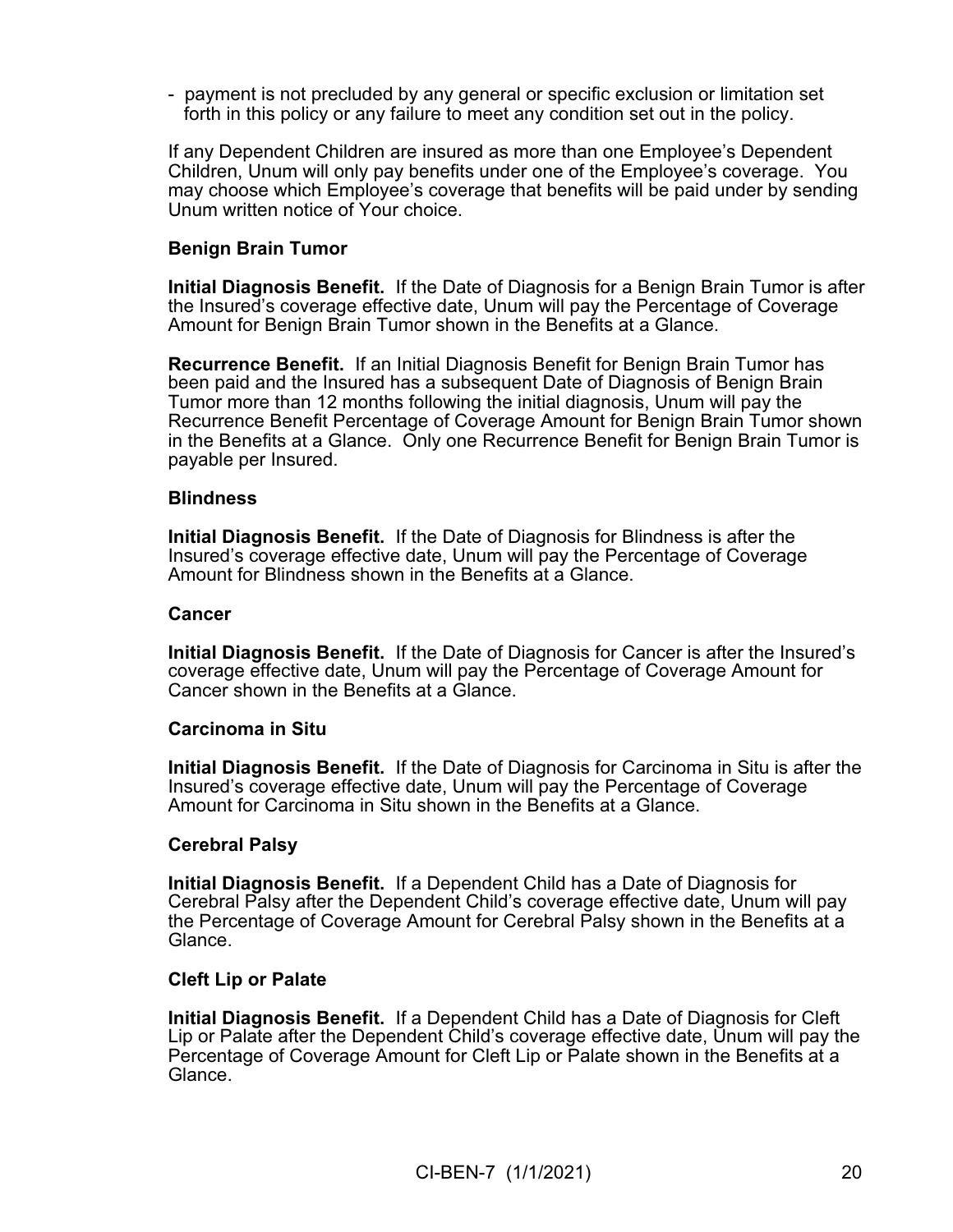## **Coma as the Result of Severe Traumatic Brain Injury**

**Initial Diagnosis Benefit.** If an Insured has a Date of Diagnosis for Coma as the Result of Severe Traumatic Brain Injury after the Insured's coverage effective date, Unum will pay the Percentage of Coverage Amount for Coma as the Result of Severe Traumatic Brain Injury shown in the Benefits at a Glance.

**Recurrence Benefit.** If an Initial Diagnosis Benefit for Coma as the result of Severe Traumatic Brain Injury has been paid and the Insured has a subsequent Date of Diagnosis for Coma as the Result of Severe Traumatic Brain Injury more than 12 months following the initial diagnosis, Unum will pay the Recurrence Benefit Percentage of Coverage Amount for Coma as the Result of Severe Traumatic Brain Injury shown in the Benefits at a Glance. Only one Recurrence Benefit for Coma as the Result of Severe Traumatic Brain Injury is payable per Insured.

## **Coronary Artery Bypass Surgery**

**Initial Diagnosis Benefit.** If the Date of Diagnosis for Coronary Artery Bypass Surgery is after the Insured's coverage effective date, Unum will pay the Percentage of Coverage Amount for Coronary Artery Bypass Surgery shown in the Benefits at a Glance.

## **Cystic Fibrosis**

**Initial Diagnosis Benefit.** If a Dependent Child has a Date of Diagnosis for Cystic Fibrosis after the Dependent Child's coverage effective date, Unum will pay the Percentage of Coverage Amount for Cystic Fibrosis as shown in the Benefits at a Glance.

## **Down Syndrome**

**Initial Diagnosis Benefit.** If a Dependent Child has a Date of Diagnosis for Down Syndrome after the Dependent Child's coverage effective date, Unum will pay the Percentage of Coverage Amount for Down Syndrome shown in the Benefits at a Glance.

## **End Stage Renal (Kidney) Failure**

**Initial Diagnosis Benefit.** If an Insured has a Date of Diagnosis for End Stage Renal (Kidney) Failure after the Insured's coverage effective date, Unum will pay the Percentage of Coverage Amount for End Stage Renal (Kidney) Failure shown in the Benefits at a Glance.

### **Heart Attack (Myocardial Infarction)**

**Initial Diagnosis Benefit.** If an Insured has a Date of Diagnosis for Heart Attack (Myocardial Infarction) after the Insured's coverage effective date, Unum will pay the Percentage of Coverage Amount for Heart Attack (Myocardial Infarction) shown in the Benefits at a Glance.

**Recurrence Benefit.** If an Initial Diagnosis Benefit for Heart Attack (Myocardial Infarction) has been paid and the Insured has a subsequent Date of Diagnosis for Heart Attack (Myocardial Infarction) more than 12 months following the initial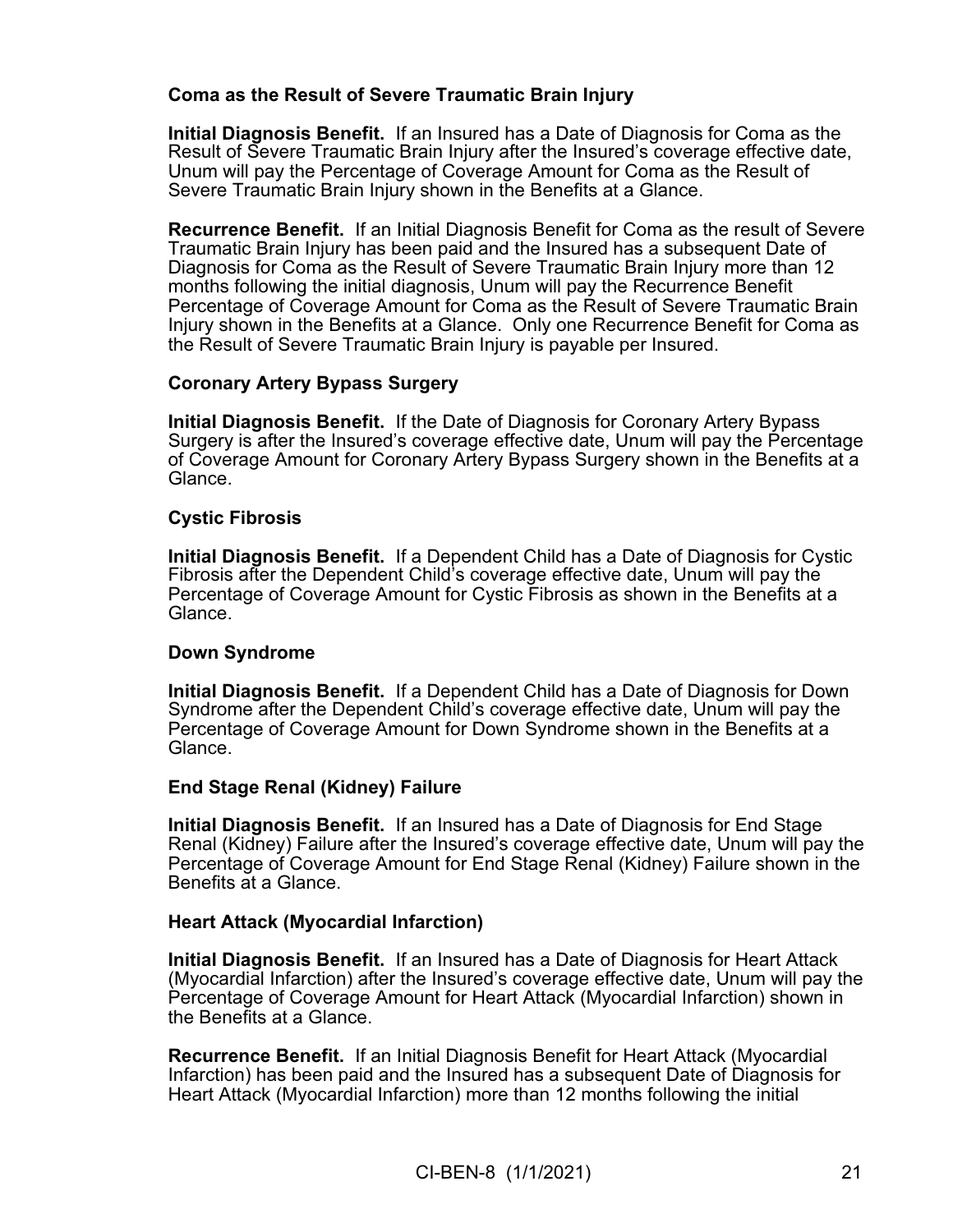diagnosis, Unum will pay the Recurrence Benefit Percentage of Coverage Amount for Heart Attack (Myocardial Infarction) shown in the Benefits at a Glance. Only one Recurrence Benefit for Heart Attack (Myocardial Infarction) is payable per Insured.

### **Major Organ Failure**

**Initial Diagnosis Benefit.** If an Insured has a Date of Diagnosis for Major Organ Failure after the Insured's coverage effective date, Unum will pay the Percentage of Coverage Amount for Major Organ Failure shown in the Benefits at a Glance.

#### **Occupational HIV**

**Initial Diagnosis Benefit.** If an Insured has a Date of Diagnosis for Occupational HIV after the Insured's coverage effective date, Unum will pay the Percentage of Coverage Amount for Occupational HIV shown in the Benefits at a Glance.

#### **Permanent Paralysis as the result of a Covered Accident**

**Initial Diagnosis Benefit.** If an Insured has a Date of Diagnosis for Permanent Paralysis as the result of a Covered Accident after the Insured's coverage effective date, Unum will pay the Percentage of Coverage Amount for Permanent Paralysis as the result of a Covered Accident shown in the Benefits at a Glance.

#### **Spina Bifida**

**Initial Diagnosis Benefit.** If an Insured has a Date of Diagnosis for Spina Bifida after the Dependent Child's coverage effective date, Unum will pay the Percentage of Coverage Amount for Spina Bifida shown in the Benefits at a Glance.

#### **Stroke**

**Initial Diagnosis Benefit.** If an Insured has a Date of Diagnosis for Stroke after the Insured's coverage effective date, Unum will pay the Percentage of Coverage Amount for Stroke shown in the Benefits at a Glance.

**Recurrence Benefit.** If an Initial Diagnosis Benefit for Stroke has been paid and the Insured has a subsequent Date of Diagnosis for Stroke more than 12 months following the initial diagnosis, Unum will pay the Recurrence Benefit Percentage of Coverage Amount for Stroke. Only one Recurrence Benefit for Stroke is payable per Insured.

#### **WELLNESS BENEFIT**

Unum will pay the Wellness Benefit Amount shown in the Benefits at a Glance for one Wellness Test per Calendar Year per Insured if the Insured has a Wellness Test performed while the Insured's coverage is in force.

Wellness tests are:

- Blood test for triglycerides;
- Bone marrow aspiration or biopsy;
- CA 15-3 (blood test for breast cancer);
- CA-125 (blood test for ovarian cancer);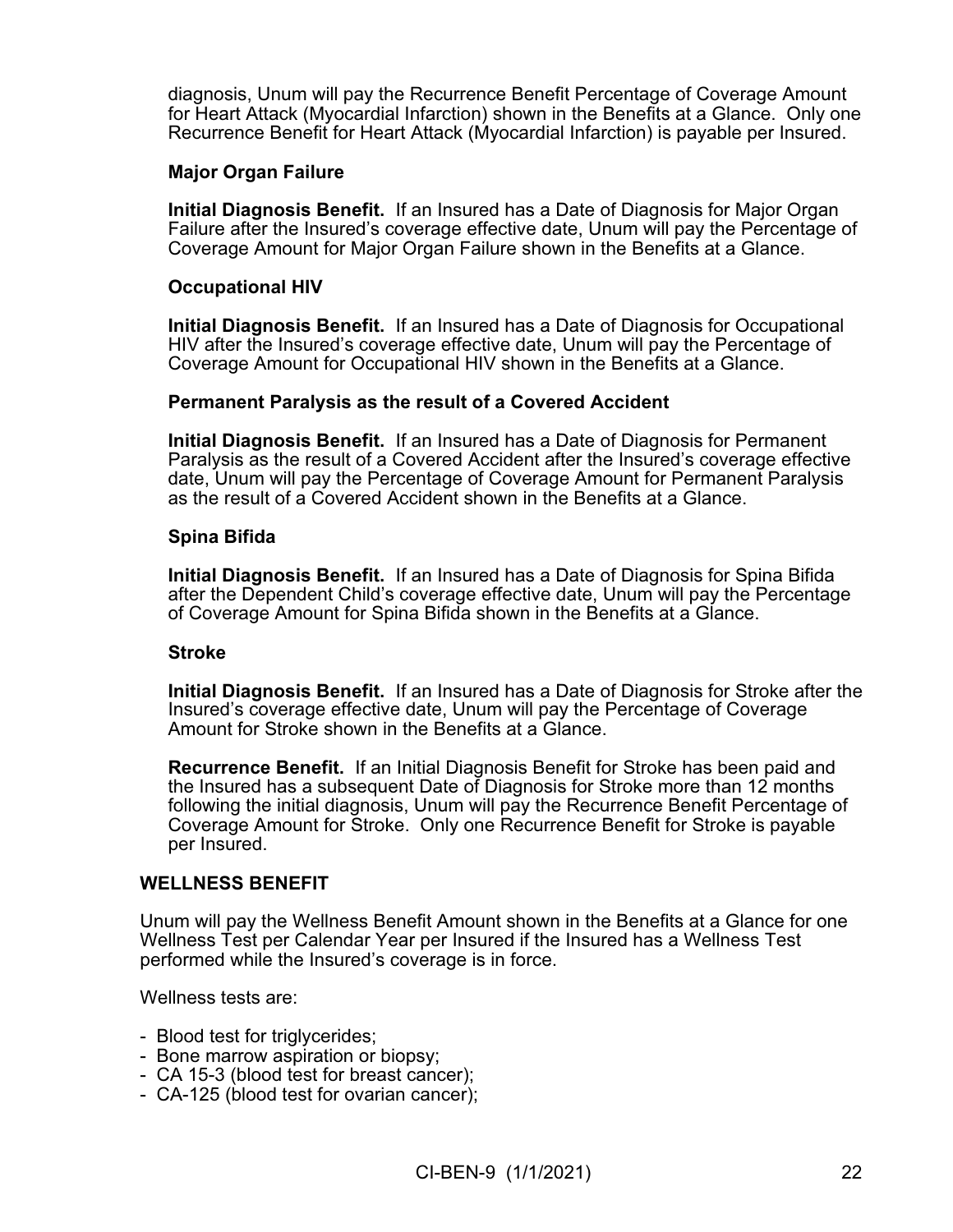- CEA (blood test for colon cancer);
- Carotid Doppler;
- Chest x-ray;
- Colonoscopy;
- Echocardiogram;
- Electrocardiogram;
- Fasting blood glucose test;
- Fasting plasma glucose (FPG);
- Hemoglobin A1C(HbA1c);
- Flexible sigmoidoscopy;
- Hemocult stool analysis;
- Mammography;
- Pap smear;
- PSA (blood test for prostate cancer);
- Serum cholesterol test to determine HDL and LDL levels;
- Serum protein electrophoresis (blood test for myeloma);
- Skin cancer biopsy;
- Stress test on a bicycle or treadmill;
- Thermography;
- Thin prep pap test;
- Two hour post-load plasma glucose; or
- Virtual colonoscopy.

#### **LIMITATIONS AND EXCLUSIONS**

Unum will not pay benefits for a claim that is caused by, contributed to by or occurs as a result of:

- participating or attempting to participate in a felony or being engaged in an illegal occupation;
- committing or trying to commit suicide or injuring oneself intentionally while sane;
- participating in war or any act of war, whether declared or undeclared;
- committing acts of terrorism; or
- being under the influence of or addicted to intoxicants or narcotics. This would not include Physician prescribed medication, taken in the prescribed dosage.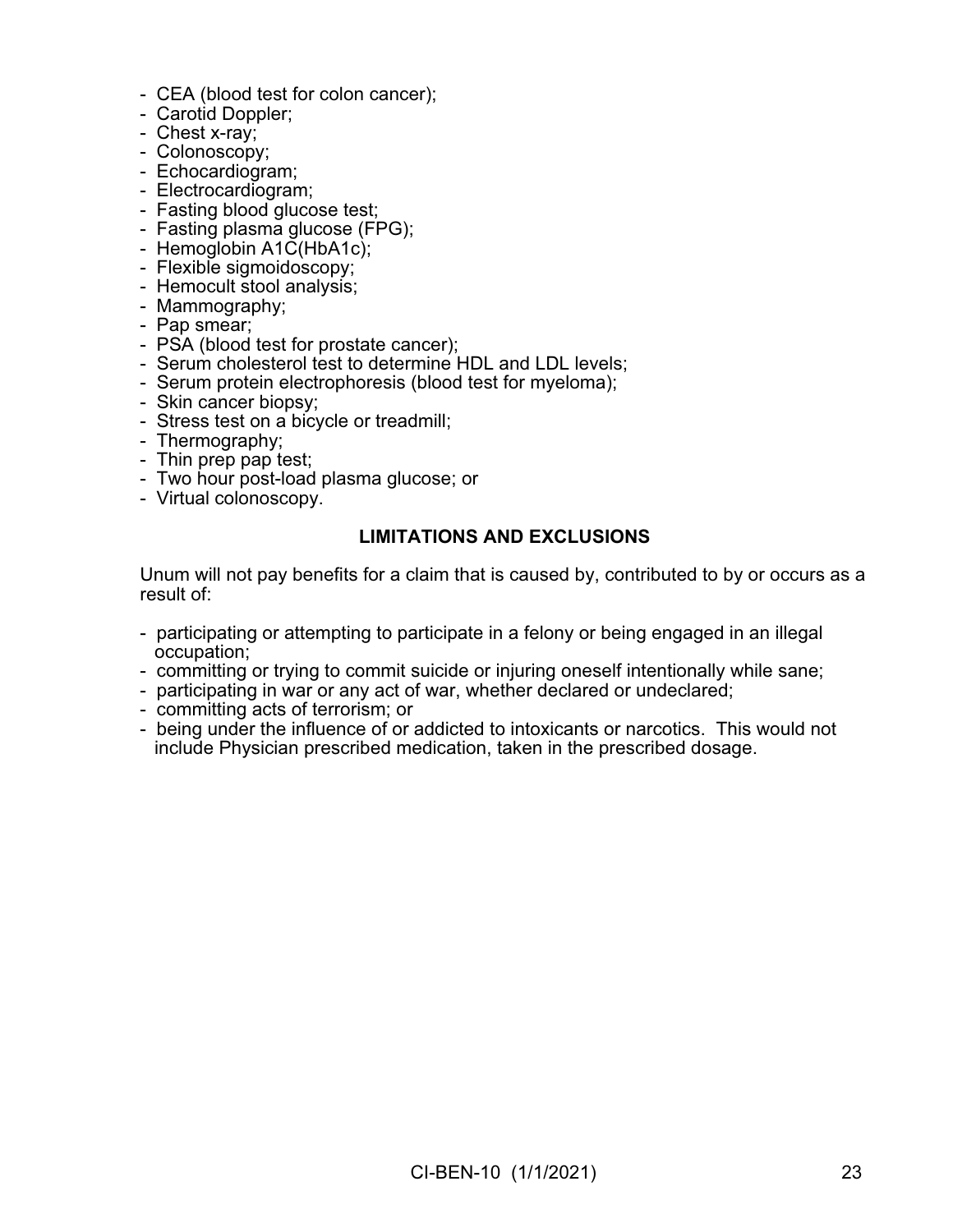# **OTHER FEATURES**

## **Your Right to Continue Coverage (Portability)**

If, while You are covered under the policy, Your employment with the Policyholder ends, You are no longer in an eligible group or the policy is being terminated by the Policyholder and is not being replaced, You may have the right to apply to continue coverage under the policy for Yourself, Your Spouse, if covered, and Your Dependent Children. You must apply for coverage under this portability provision and pay the first premium within 31 days after the date Your employment ends, You are no longer in an eligible group or the date the policy is terminated by the Policyholder and is not being replaced.

You are not eligible to apply for continuing coverage under this provision if the policy is closed to new enrollments or Your coverage under the policy ends for any of the following reasons:

- the policy is cancelled by Unum; or
- the policy is being terminated by the Policyholder and is being replaced.

Except as provided in this section, Your continuing coverage will be the same coverage provided You under the policy as of the date Your employment ends, the policy is terminated by the Policyholder and is not replaced, or You are no longer in an eligible group. Any subsequent change to the policy will not apply to Your continuing coverage.

Your continuing coverage is subject to all of the provisions, exclusions and limitations of the policy, except that:

- premiums will be billed directly to You;
- initial premium rates will be based on the portability rates in effect at the time You apply to continue Your coverage; and
- premium rates can be changed by Unum at any time upon 45 days notice to You so long as the change is not due to any change in your age or health or the age or health of Your Spouse or Your Dependent Children.

Your continuing coverage, and any coverage of Your Spouse and Dependent Children, will end on the earliest to occur of:

- Your failure to pay the required premium within the 31 day Grace Period;
- unless Your Spouse applies for continuing coverage under the following provision, the date You die; or
- the coverage under this portability provision is cancelled by Unum for any reason upon 45 days notice.

Once continuing coverage is cancelled it can not be reinstated.

In the event the Policyholder's coverage under the policy is cancelled or closed to new enrollments, the policy will remain in effect for the benefit of those who have continued their coverage under this provision prior to the policy cancellation date or that date.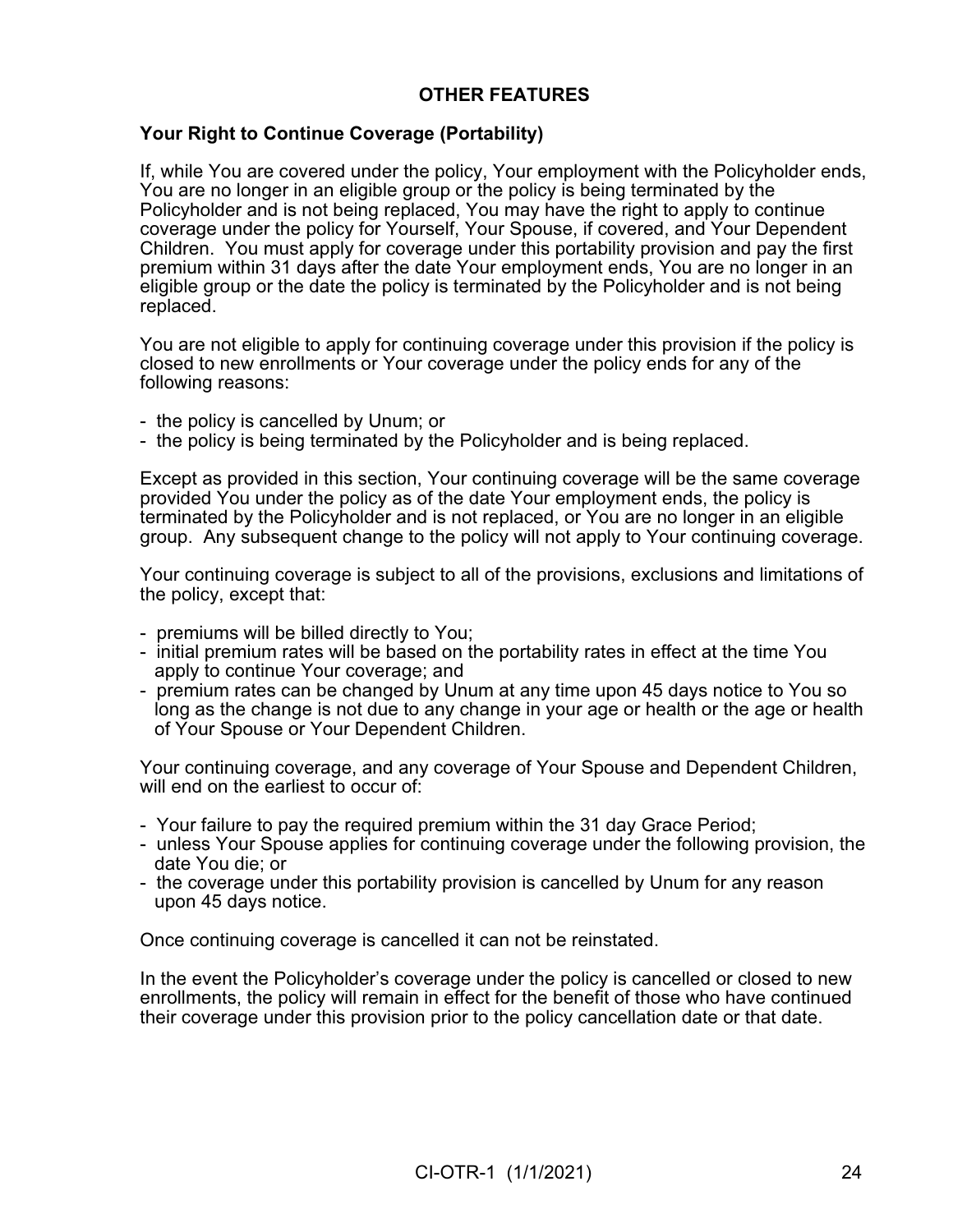### **The Right of Your Spouse to Continue Coverage if You Die, or are Divorced (Spouse Portability)**

If You die or divorce, Your Spouse may have the right to apply to continue coverage under the policy.

Your Spouse must apply for coverage under this portability provision and pay the first premium within 31 days after the date of Your death or divorce.

Your Spouse is not eligible to apply to continue coverage under this provision if Your Spouse was not insured under this policy on the date of Your death or divorce.

Except as provided in this section, your Spouse's continuing coverage will be the same coverage provided Your Spouse under the policy as of the date of Your death or divorce and any subsequent change to the policy will not apply to Your Spouse's continuing coverage.

If You die and Your Spouse applies to continue coverage, any eligible Dependent Children will be covered under Your Spouse's continued coverage. Critical Illness Coverage for Dependent Children will be provided at 50% of Your Spouse's Critical Illness Coverage Amount.

Your Spouse's continuing coverage is subject to all of the provisions, exclusions and limitations of the policy, except that:

- premiums will be billed directly to Your Spouse;
- initial premium rates will be based on the portability rates in effect at the time Your Spouse applies to continue coverage; and
- premium rates can be changed by Unum at any time upon 45 days notice to Your Spouse.

Your Spouse's and any Dependent Children's continuing coverage will end on the earliest to occur of:

- Your Spouse's failure to pay the required premium within the 31 day Grace Period;
- the date Your Spouse dies; or
- the coverage under this portability provision is cancelled by Unum for any reason upon 45 days notice.

Once continuing coverage is cancelled it cannot be reinstated.

In the event the Policyholder's coverage under the policy is cancelled or closed to new enrollments, the policy will remain in effect for the benefit of those who have continued their coverage under this provision prior to the policy cancellation date or that date.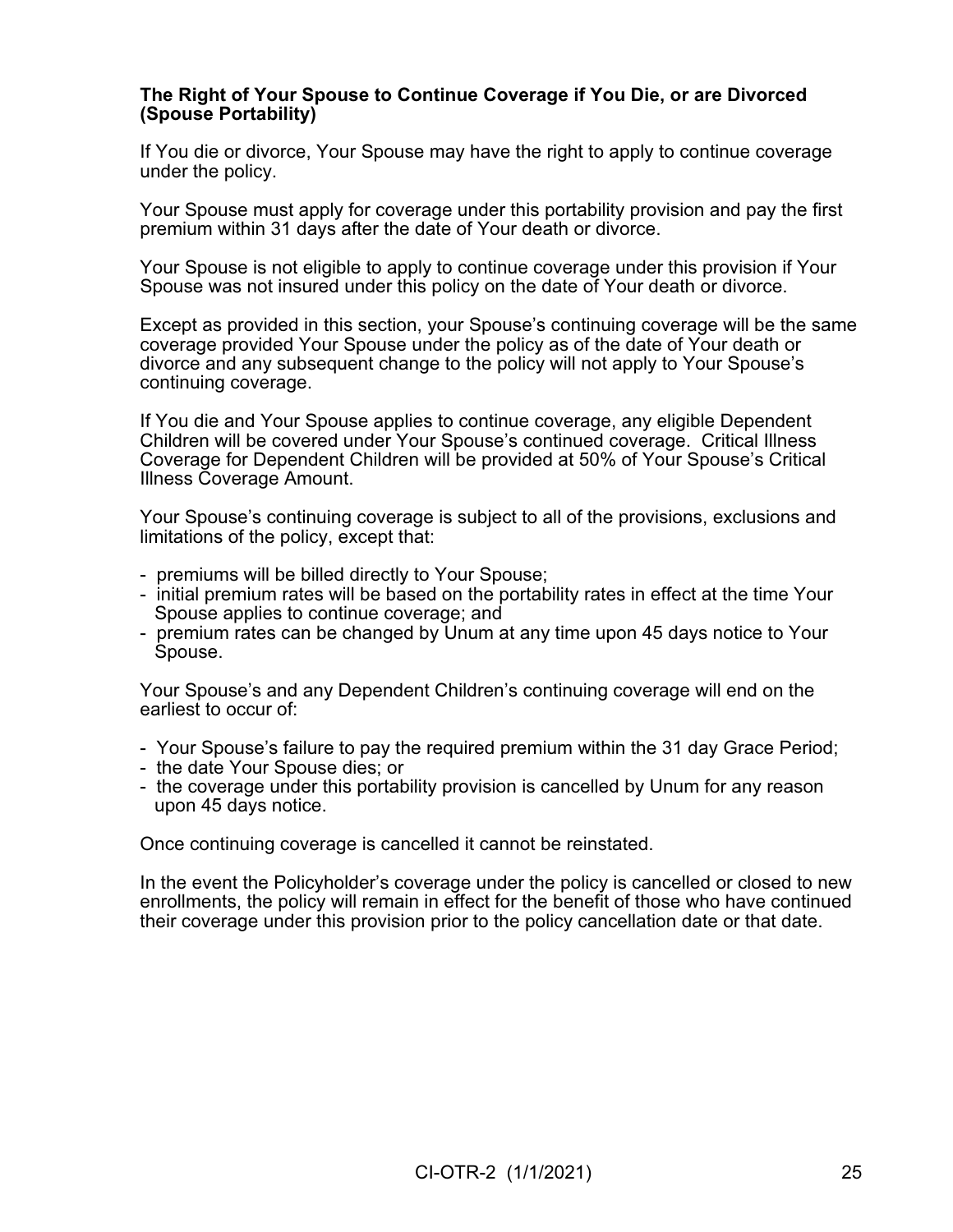## **GENERAL DEFINITIONS**

Additional definitions may be contained in other policy provisions, amendments or riders.

**Active Employment** means You are working for Your Employer for earnings that are paid regularly and that You are performing the material and substantial duties of Your regular occupation. You must be regularly scheduled to work on average at least the minimum number of hours as described under Minimum Hours Requirement shown in the Benefits at a Glance.

Your work site must be:

- Your Employer's usual place of business;
- an alternative work site at the direction of Your Employer; or
- a location to which Your job requires You to travel.

Normal vacation is considered Active Employment.

Temporary and seasonal workers are excluded from coverage.

**Calendar Year** means the period beginning on the Insured's coverage effective date and ending on December 31 of the same year. Thereafter, it is the period beginning on January 1 and ending on December 31 of each following year.

**Certificate of Coverage** means a written statement prepared by Unum and may include attachments. It tells You:

- the coverage to which the Insured may be entitled;
- to whom benefits are payable; and
- limitations, exclusions and/or requirements that apply within this policy.

**Covered Loss** means a condition covered by this policy as shown in the Benefits at a Glance and as applied for by You and approved by Unum.

**Dependent Child(ren)** means Your unmarried children from live birth but less than age 25. Dependent Children include Your own natural offspring, lawfully adopted children and stepchildren. They also include foster children and other children who are dependent on You for main support and living with You in a regular parent-child relationship. A child will be considered adopted on the date of placement in Your home.

After attainment of age 25 Dependent Child(ren) also includes dependent children who became incapable of self-sustaining employment, prior to age 25, due to mental or physical handicap. Such child will continue to be an Insured subject to the following: (1) the Employee must furnish proof of such incapacity and dependency to Unum within 31 days of the child's 25th birthday; and (2) proof of continued incapacity and dependency must be furnished at Our request, but not more than annually, after the two year period following the child's 25th birthday.

No Dependent Child can be covered as both an Employee and a Dependent Child.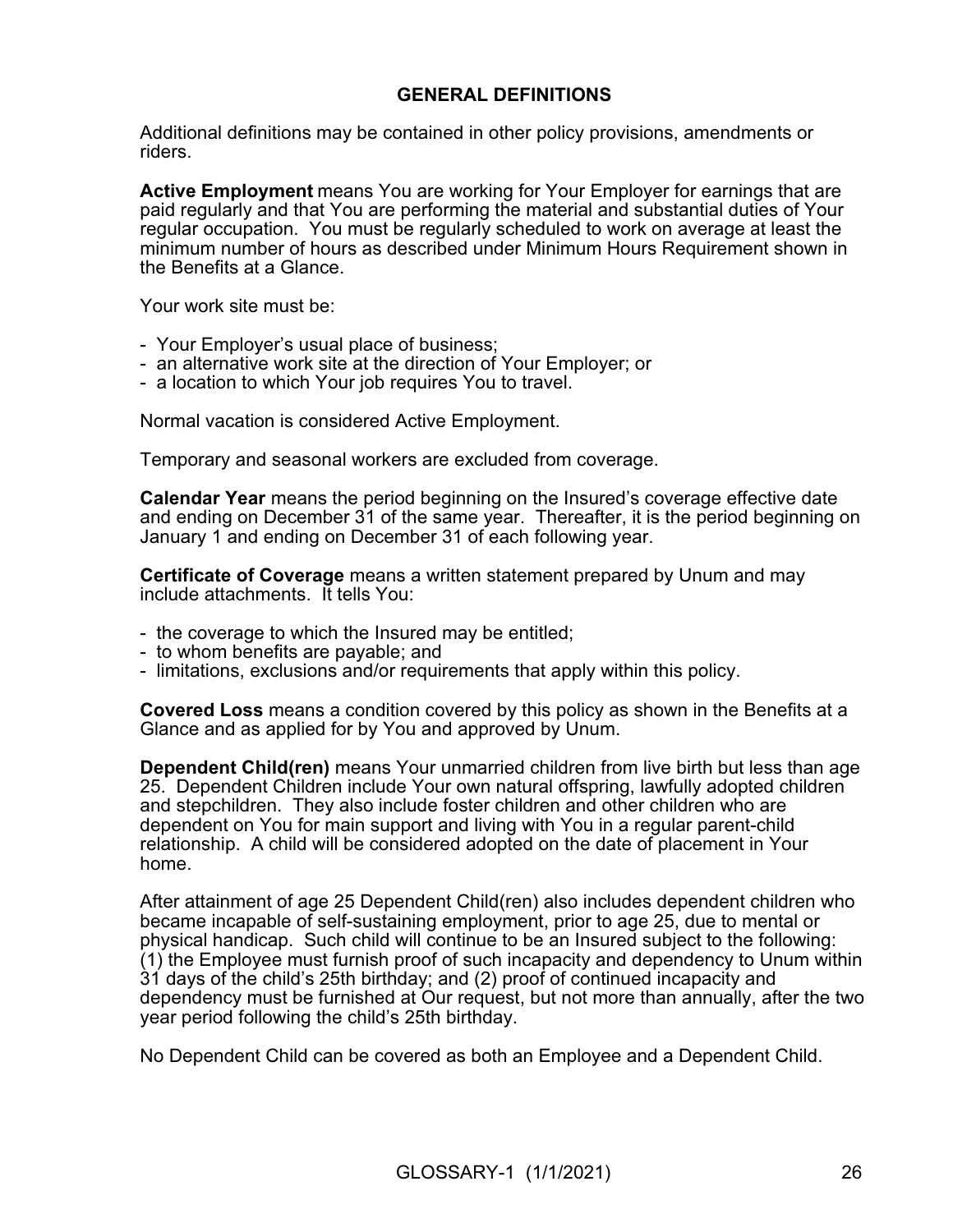**Eligibility Waiting Period** means the continuous period of time that You must be in Active Employment in an eligible group before You are eligible for coverage as determined by Unum and Your Employer.

**Employee** means a person who is in Active Employment in the United States with the Employer.

**Employer** means the Policyholder and includes any division, subsidiary or affiliated company.

**Enrollment** means a period of time determined by Unum and Your Employer during which You are eligible to enroll for or change Your coverage. This period of time may be limited.

**Evidence of Insurability** means a statement of Your or Your Spouse's medical history which Unum will use to determine if You or Your Spouse are approved for coverage. Evidence of Insurability will be at Unum's expense.

**Grace Period** means the period of time following the premium due date during which premium payment may be made.

**Injury** means a bodily injury which is the result of an accident.

**Insured** means any person covered under the policy.

**Layoff** or **Leave of Absence** means that You are temporarily absent from Active Employment for a period of time that has been agreed to in advance in writing by Your Employer.

Your normal vacation time is not considered a temporary Layoff or Leave of Absence.

**Payable Claim** means a claim for which Unum is liable under the terms of the policy.

**Physician** means a person performing tasks that are within the limits of his or her medical license and is:

- licensed to practice medicine and prescribe and administer drugs or to perform surgery; or
- a legally qualified medical practitioner according to the laws and regulations of the governing jurisdiction.

Unum will not recognize You, Your Spouse, Dependent Children, parents or siblings, a business or professional partner, or any person who has a financial affiliation or business interest with You, as a Physician for a claim that You send to Us.

**Policyholder** means the Employer to whom the policy is issued.

**Sickness** means an illness or disease.

**Spouse** means Your lawful Spouse, including a legally separated Spouse, residing in the United States. You may not cover Your Spouse if Your Spouse is enrolled for coverage as an Employee.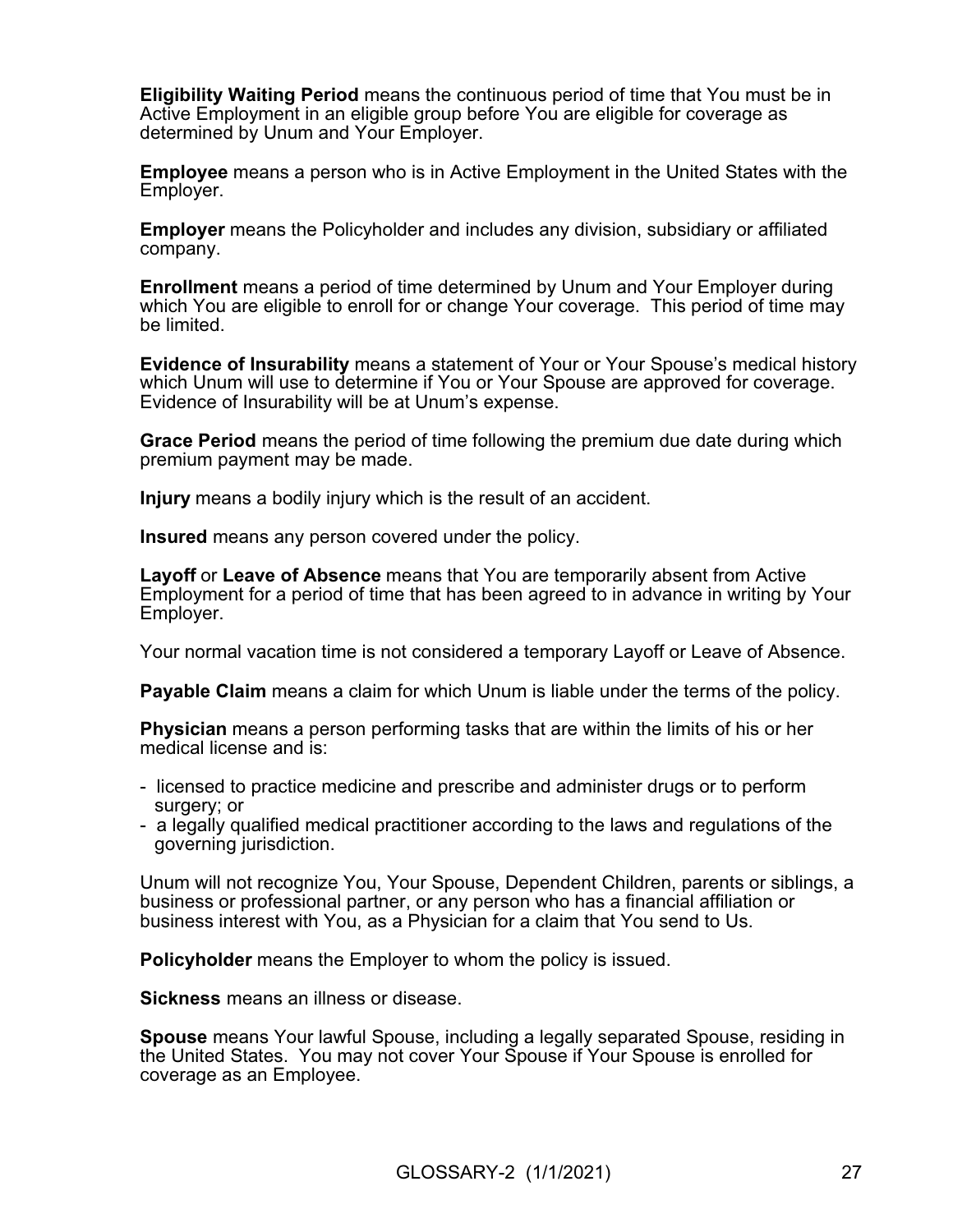Spouse, wherever used, includes:

- Your civil union partner as established under Colorado law; or
- Your partner in a civil union, registered domestic partnership or substantially similar legal relationship created in another jurisdiction.

**We**, **Us** and **Our** means Unum Life Insurance Company of America.

**You**, **Your** and **Yourself** means an Employee who is eligible for Unum coverage.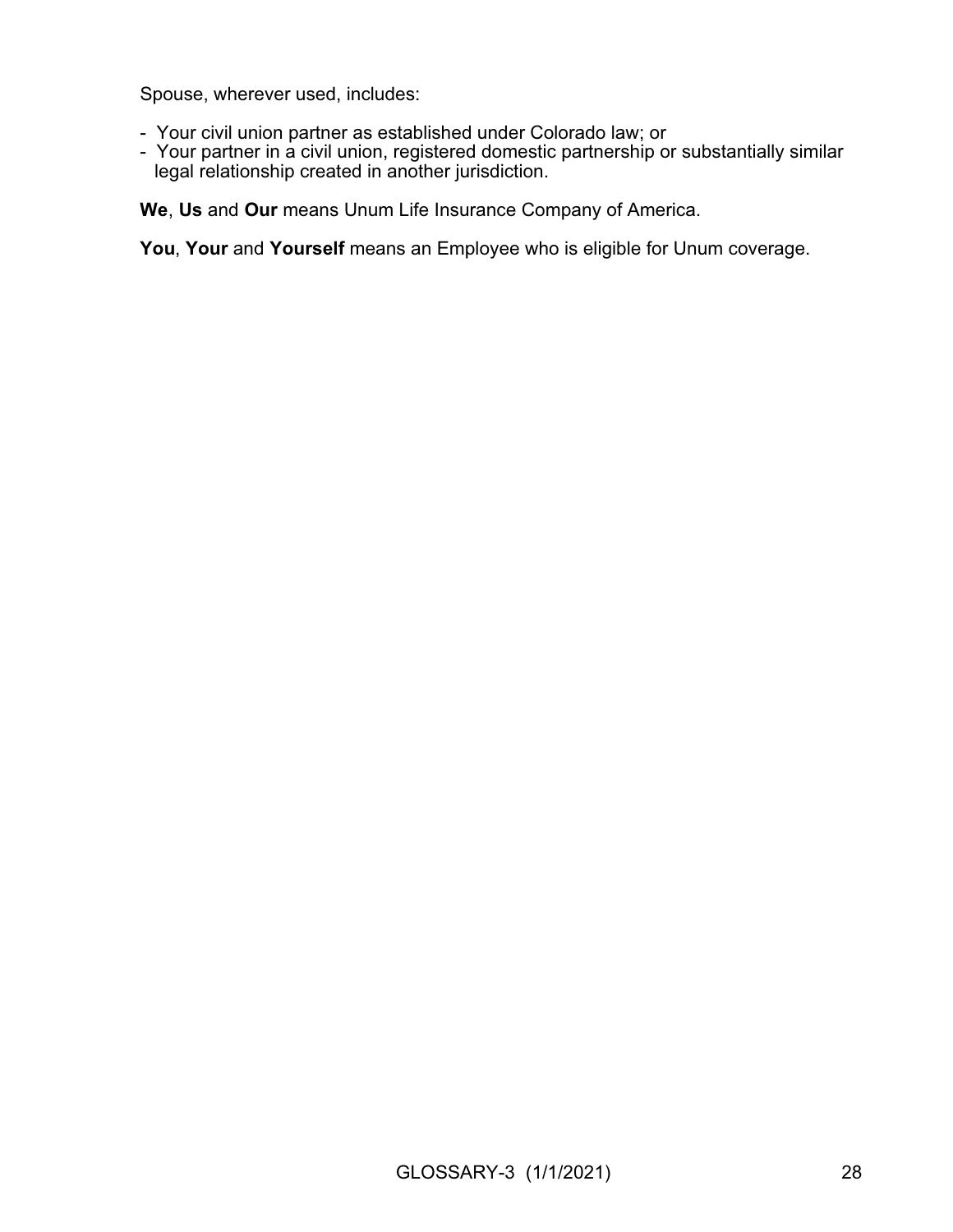#### **THE FOLLOWING NOTICES AND CHANGES TO YOUR COVERAGE ARE REQUIRED BY THE STATE OF ALASKA. PLEASE READ CAREFULLY.**

If you have a complaint about your insurance you may contact Unum at 1-800-321-3889, or the department of insurance in your state of residence. Links to the websites of each state department of insurance can be found at [www.naic.org.](http://www.naic.org/)

Si usted tiene alguna queja acerca de su seguro puede comunicarse con Unum al 1-800-321-3889, o al departamento de seguros de su estado de residencia. Puede encontrar enlaces a los sitios web de los departamentos de seguros de cada estado en [www.naic.org.](http://www.naic.org)

The states of **Florida** and **Maryland** require us to advise residents of these states that if your Certificate was issued in a jurisdiction other than the state in which you reside, it may not provide all of the benefits required by the laws of your residence state.

## **If you are a resident of Alaska and the provisions referenced below appear in your Certificate in a form less favorable to you as an insured, they are amended as follows:**

The certificate cover page is amended to remove Unum's discretionary authority to determine eligibility for benefits and interpret the terms and provisions of the policy when making a benefit determination under the policy.

The **Time of Payment of Claims** provision in the **CLAIM INFORMATION** section of the policy is amended to include the following: "Claim payments must be made within 30 days of receipt of a clean claim, or within 15 days of receipt of additional information for other than a clean claim. If claims are not paid within the time limit, interest accrues at an interest rate of 15% per year."

The **Overpayments** provision in the **CLAIM INFORMATION** section of the policy is amended by limiting the right to request reimbursement of overpayments to 12 months from the date of the overpayment.

The **LIMITATIONS AND EXCLUSIONS** provision in the **BENEFIT INFORMATION** section is amended to remove any exclusion for a claim that is caused by, contributed to by or occurs as a result of committing acts of terrorism.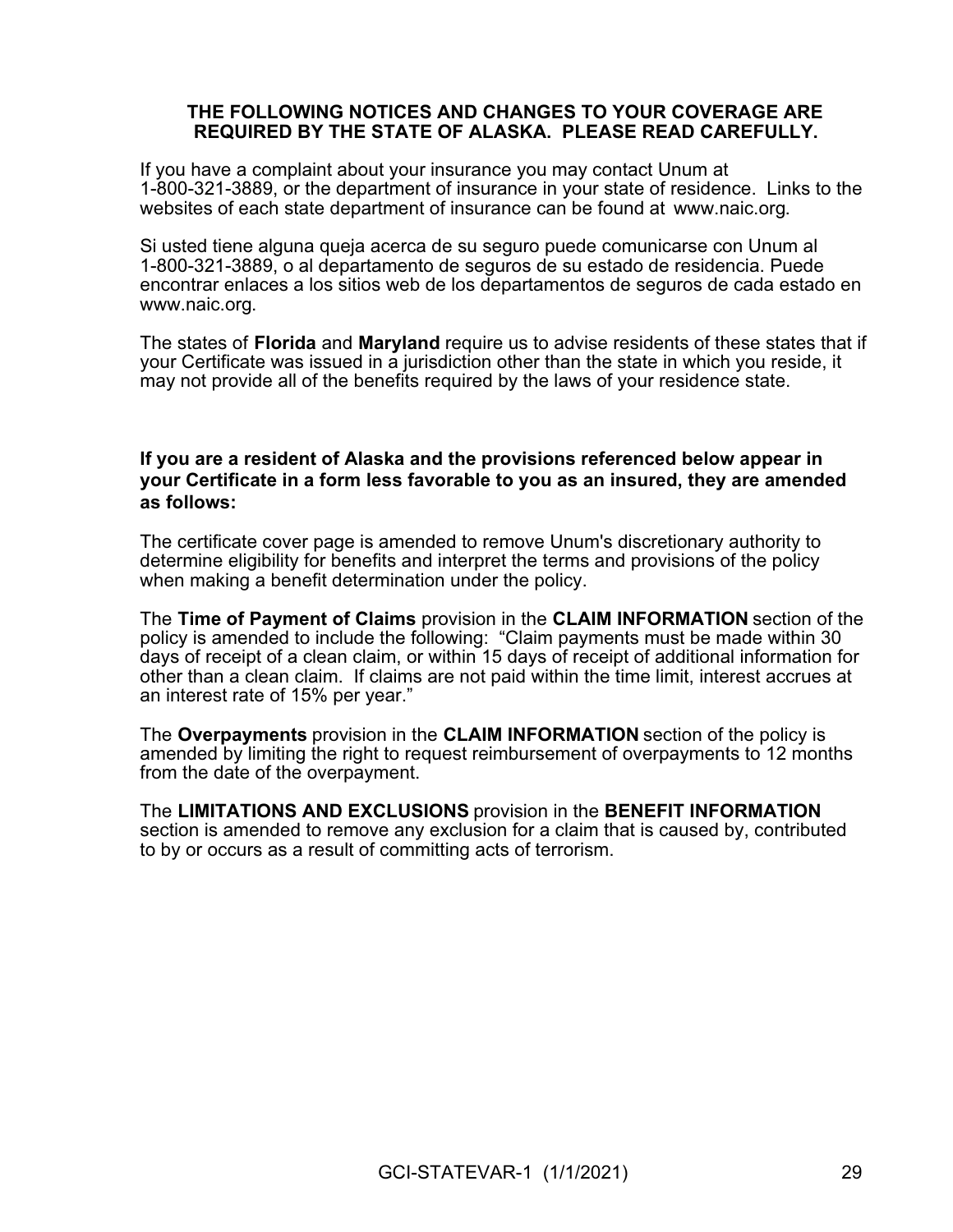# **Additional Claim and Appeal Information**

## **APPLICABILITY OF ERISA**

If this policy provides benefits under a Plan which is subject to the Employee Retirement Income Security Act of 1974 (ERISA), the following provisions apply. Whether a Plan is governed by ERISA is determined by a court, however, your Employer may have information related to ERISA applicability. If ERISA applies, the following provisions are part of the Plan. Benefit determinations are controlled exclusively by the policy, your certificate of coverage, and the information in this document.

This coverage may be provided under a Plan that provides other benefits as well. Contributions to the Plan are made as stated under your certificate of coverage. The contributions made by you and your Employer, if any, for this coverage may be used by the Plan to provide any of the benefits under the Plan. The Employer is ultimately responsible for paying any difference between the total cost of benefits under the Plan and the amounts you and other employees contribute.

## **HOW TO FILE A CLAIM**

If you wish to file a claim for benefits, you should follow the claim procedures described in your insurance certificate. To complete your claim filing, Unum must receive the claim information it requests from you (or your authorized representative), and your attending physician. If you or your authorized representative should have any questions about what to do, you or your authorized representative may contact Unum directly.

## **CLAIMS PROCEDURES**

In the event that your claim is denied, either in full or in part, Unum will notify you in writing within 90 days after your claim was filed. Under special circumstances, Unum is allowed an additional period of not more than 90 days (180 days in total) within which to notify you of its decision. If such an extension is required, you will receive a written notice from Unum indicating the reason for the delay and the date you may expect a final decision. Unum's notice of denial shall include:

- the specific reason or reasons for denial with reference to those Plan provisions on which the denial is based;
- a description of any additional material or information necessary to complete the claim and why that material or information is necessary; and
- a description of the Plan's procedures and applicable time limits for appealing the determination, including a statement of your right to bring a lawsuit under Section 502(a) of ERISA following an adverse determination from Unum on appeal.

Notice of the determination may be provided in written or electronic form. Electronic notices will be provided in a form that complies with any applicable legal requirements.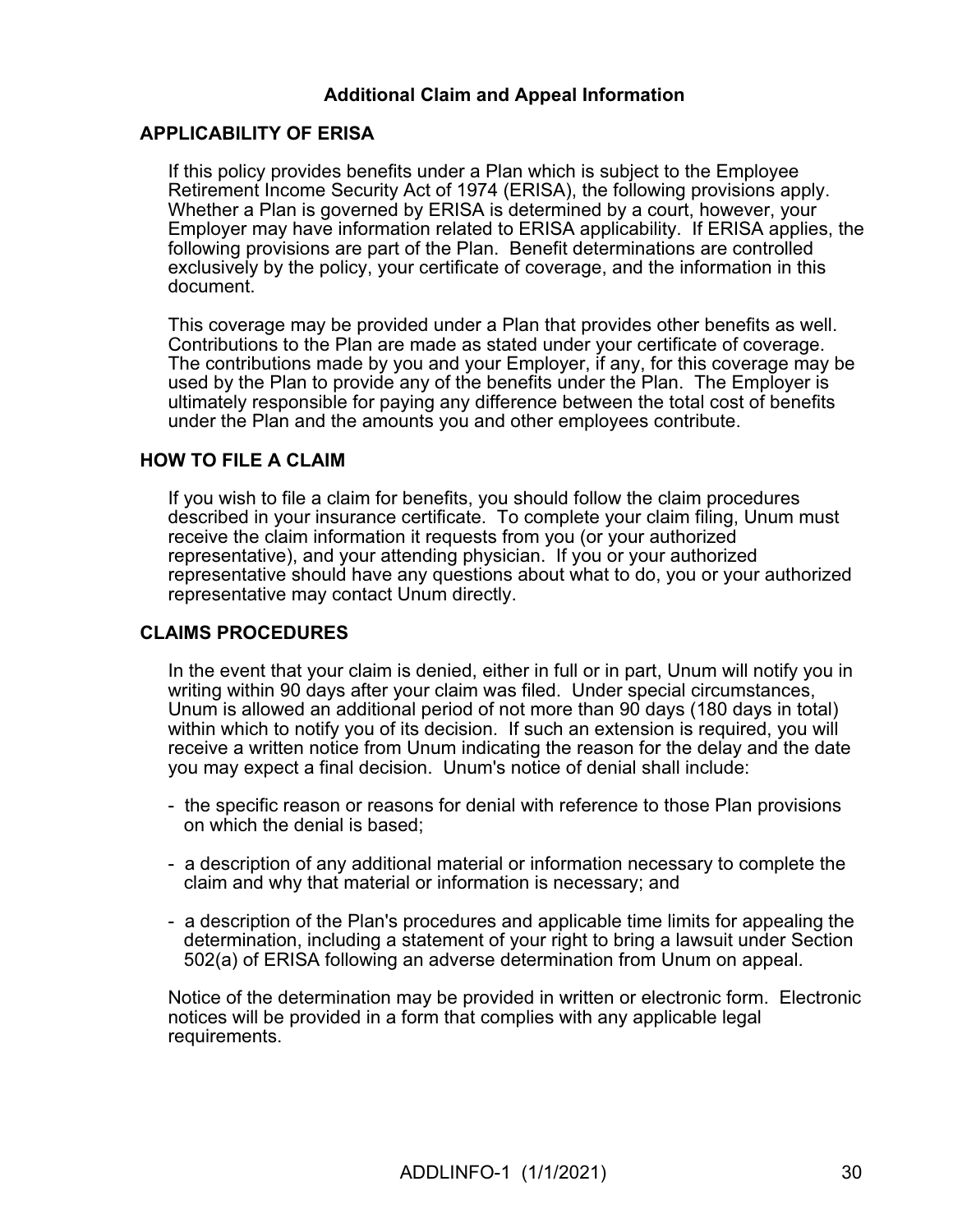# **APPEAL PROCEDURES**

If you or your authorized representative appeal a denied claim, it must be submitted within 90 days after you receive Unum's notice of denial. You have the right to:

- submit a request for review, in writing, to Unum;
- upon request and free of charge, reasonable access to and copies of, all relevant documents as defined by applicable U.S. Department of Labor regulations; and
- submit written comments, documents, records and other information relating to the claim to Unum.

Unum will make a full and fair review of the claim and all new information submitted whether or not presented or available at the initial determination, and may require additional documents as it deems necessary or desirable in making such a review. A final decision on the review shall be made not later than 60 days following receipt of the written request for review. If special circumstances require an extension of time for processing, you will be notified of the reasons for the extension and the date by which the Plan expects to make a decision. If an extension is required due to your failure to submit the information necessary to decide the claim, the notice of extension will specifically describe the necessary information and the date by which you need to provide it to us. The 60-day extension of the appeal review period will begin after you have provided that information.

The final decision on review shall be furnished in writing and shall include the reasons for the decision with reference, again, to those Plan provisions upon which the final decision is based. It will also include a statement describing your access to documents and describing your right to bring a lawsuit under Section 502(a) of ERISA if you disagree with the determination.

Notices of the determination may be provided in written or electronic form. Electronic notices will be provided in a form that complies with any applicable legal requirements.

Unless there are special circumstances, this administrative appeal process must be completed before you begin any legal action regarding your claim.